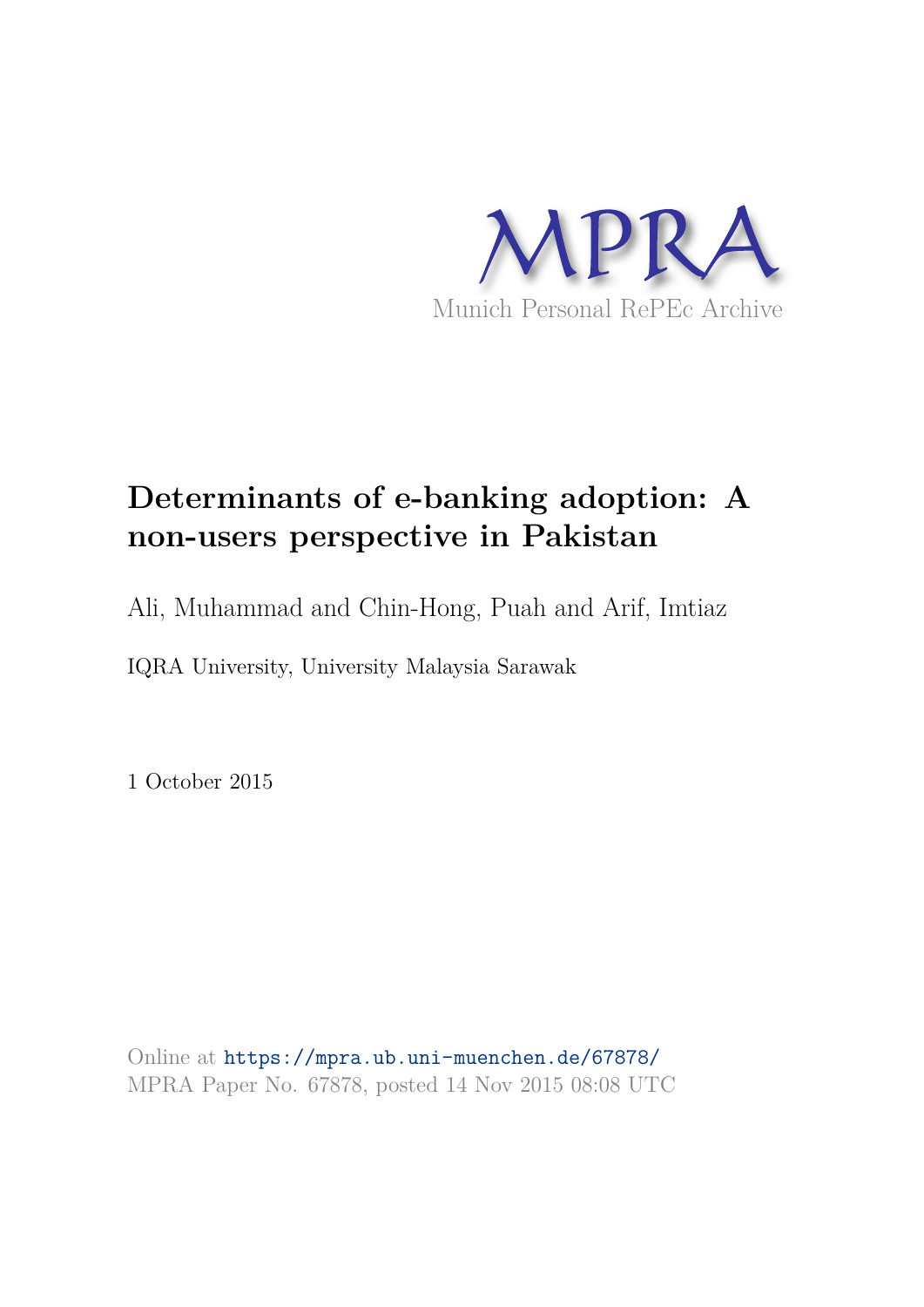# **Determinants of e-banking adoption: A non-users perspective in Pakistan**

## **First Author**

 Muhammad Ali IQRA University Karachi-75300, Pakistan & Department of Economics, Faculty of Economics and Business, Universiti Malaysia Sarawak Email: [alisaleem\\_01@yahoo.com](mailto:alisaleem_01@yahoo.com)  (Corresponding author)

## **Second Author**

Chin-Hong Puah Department of Economics, Faculty of Economics and Business, Universiti Malaysia Sarawak Email[:chpuah@unimas.my](mailto:chpuah@unimas.my) 

## **Third Author**

Imtiaz Arif IQRA University Karachi-75300, Pakistan Email: arif.i@iuk.edu.pk

# **(Preliminary draft)**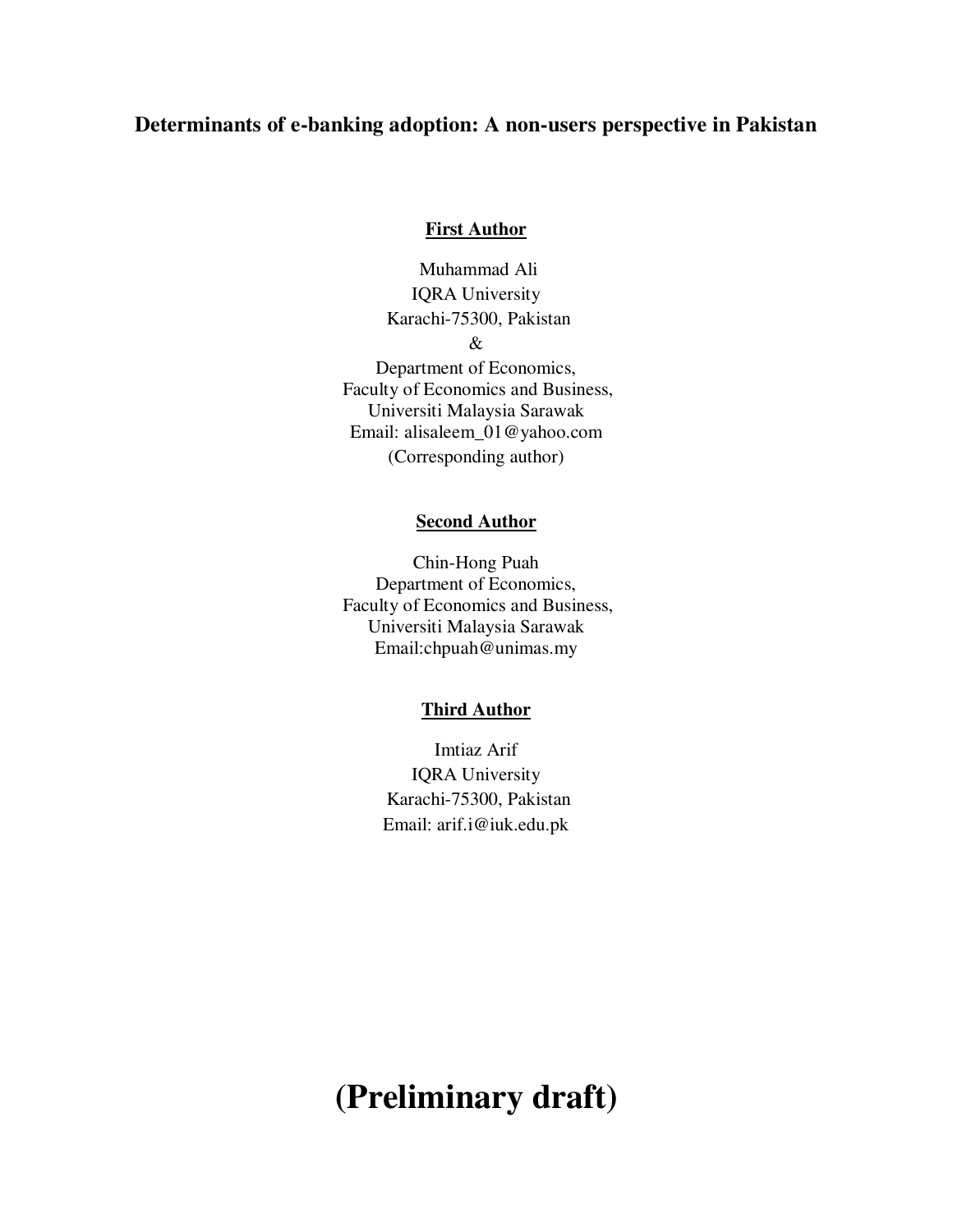## **Abstract**

This study has attempted on a motivation to identify the factors that determine the intention of non-users of e-banking service in Pakistan. In this sense, the present study has combinedDavi's technology acceptance model (TAM) with external factors, namely subjective norm (SN), trust (TR), technological self-efficacy (TSE), internet experience (IE) and enjoyment (ENJ) to introduce an extension of the TAM model for the non-users of e-banking service.The proposed TAM model was evaluated in a sample of 412 respondents under the framework of structural equation modeling (SEM). For this purpose, we have used Analysis of Moment Structures (AMOS) 21 to test the hypothesized model. Overall, the empirical outcome suggests that the ENJ had a greater total effect on perceived usefulness (PU) and perceived ease of use (PEOU) while, SN showeda greater total effect on the intention to use (ITU) the e-banking service. Furthermore, the TAM model in our study has successfully extended in order to predict non-users intention to use e-banking service.The study has offered a new and useful insights in the existing literature of the TAM model, specifically for the non-users perspective.

**Keywords:**e-banking, technology acceptance model (TAM), behavioral intention, Pakistan.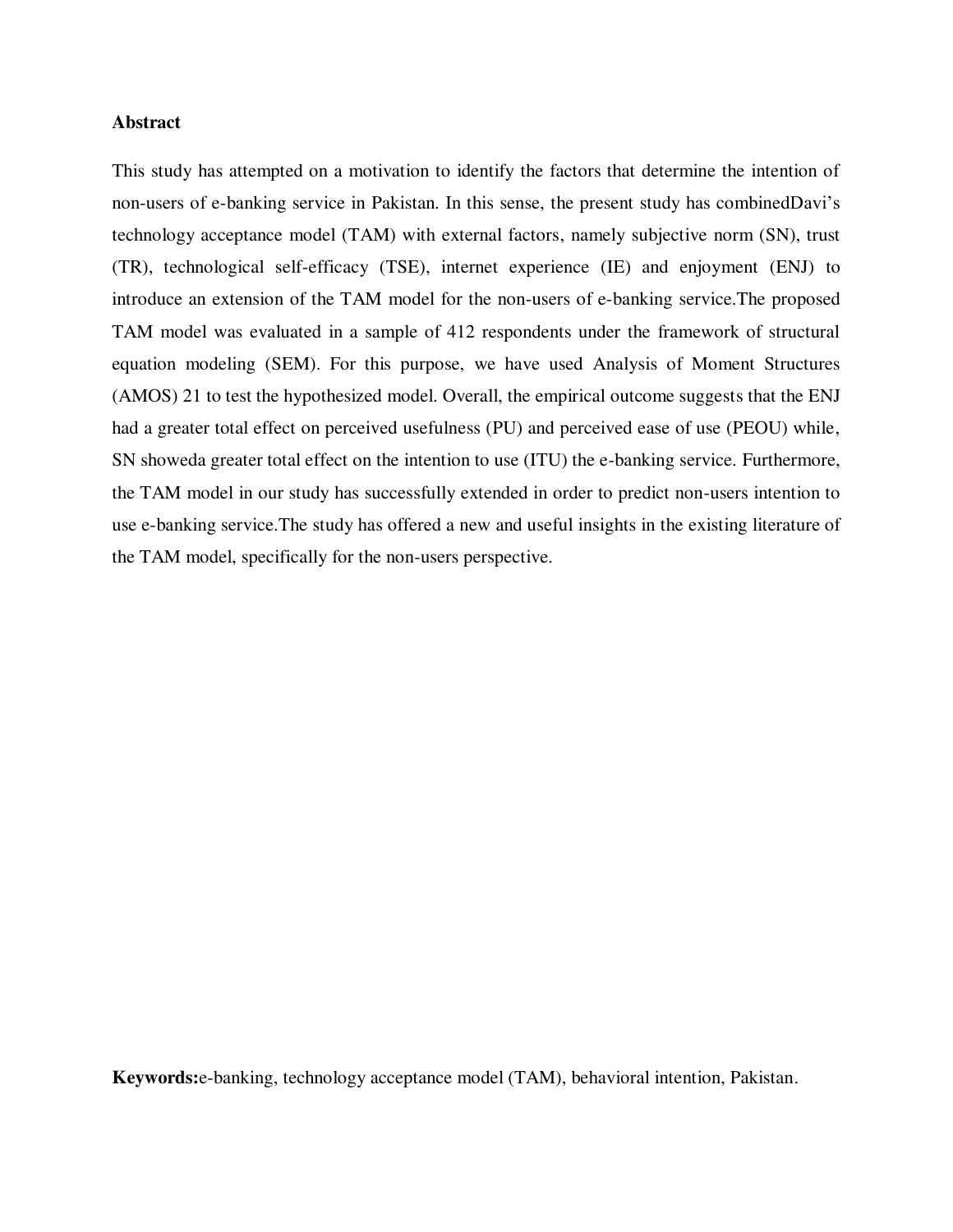## **Determinants of e-banking adoption: A non-users perspective in Pakistan**

## **1. Introduction**

The information technology (IT) is playing a key driving role in the current changing environment of this world. The facts reported by Internet world stats (2008) stated that the 2 billion people are internet users around the globe. This rapid acceptance of internet users has gained the attention of financial service providers. Therefore, many financial institutions offering new customer oriented services and products with the inclusion of informative and system oriented networks (Liao and Cheung, 2002). However, the innovation in business and technology has arrived in providing financial services to the customer (Wang et.al. 2003; Crane and Bodie, 1996). In this sense, financial sector, including retail banks, has understood the importance of IT and started providing electronic banking (e-banking) services in contrast with their traditional banking channels like telephone banking, automated teller machine (ATM) and physical teller counter. Consequently, this technology change has increased the customer demand as well ascreated more competition among the retail banks (Shah et.al. 2007; Wang et.al. 2003; Lin, 2006). Not only this, the electronic banking also created the opportunity for remote areas where banking services were not not easy in the past. So, with the help of electronic banking service, customers can make their financial transactions safely even if they don't want to physicallyvisit the bank branch (Pikkarainen et.al. 2004; Daniel, 1999).

 More focus on banking transactions, the traditional channels of banking services has revolutionized by electronic banking (Mols, 1999; Daniel, 1999). Retail banks have transformed there many financial transaction activities using electronic banking (Bradley and Stewart, 2003). It is also to be noted that the electronic banking is a new phenomenon in many countries, but this facility has a significant effect on the banks while delivering quality and innovative services (Kesharwani and Singh, 2012). Additionally, electronic banking requires customer understanding and mental satisfaction towards the service. Gorbacheva et.al. (2011) and Cullen (2001) identified that the technological advancement faces hurdles in achieving its objectives in the presence of limited exposure of the webasedservice. Hence, a proper understanding of the system knowledge is required in order to deliver the electronic banking service among the potential customers.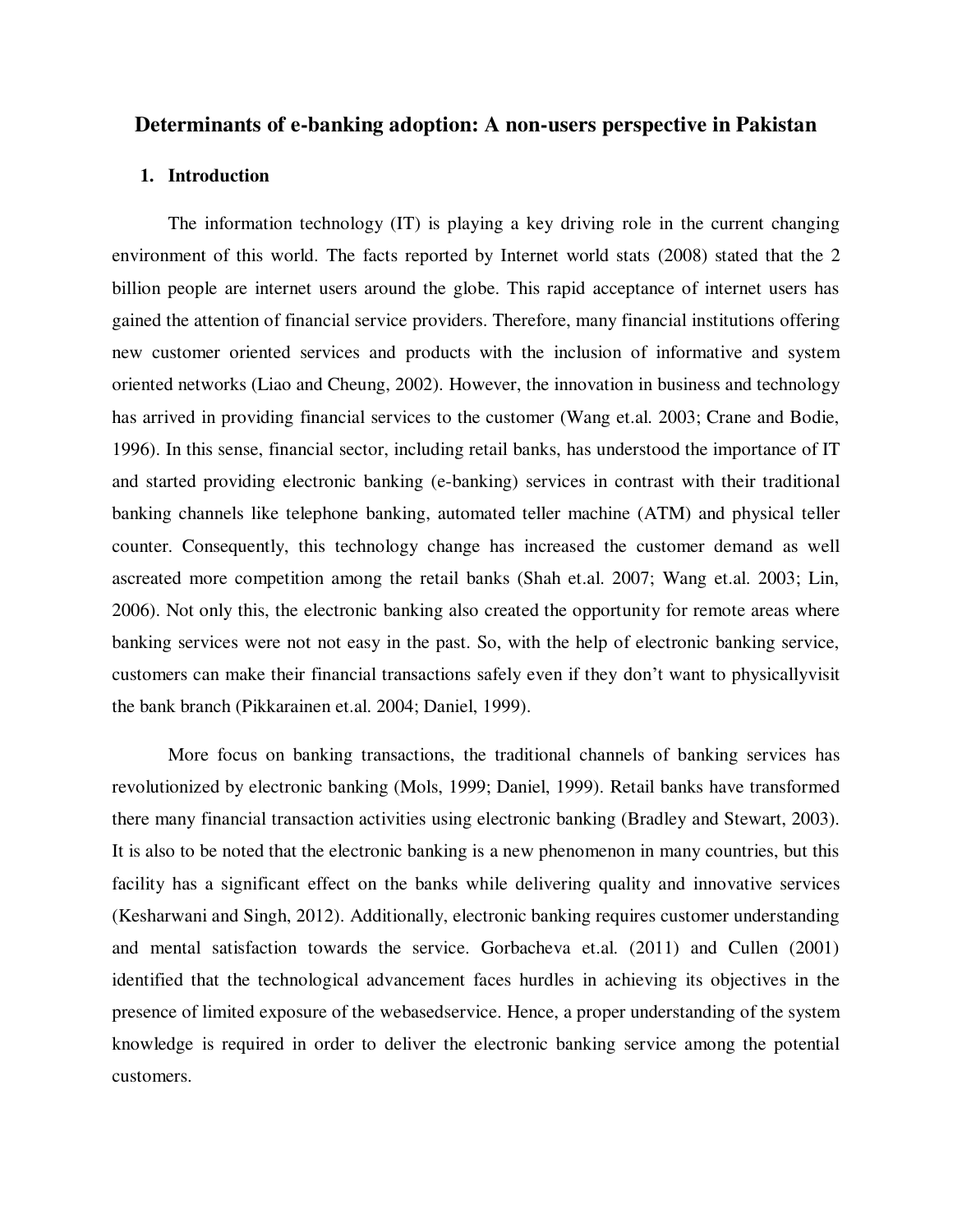## **What is E-banking?**

E-banking is a term which is explained as customer enjoyment of banking services electronically, without the having physical appearance to the bank branch. It is also sometimes regarded with internet banking, home banking, virtual banking, online banking, remote electronic banking and personal computer banking (Abbad, 2011). E-banking provides a wide range of financial services, namely, ATM services, fund transfer, utility bill payment and online payments (Kolodinskyet.al.2004). One study of Gopalakrishnan et.al. (2003) suggest that ebanking is a remote facility to perform banking services using the internet. As far as our study concern, customer fulfillshis banking transactionneedswithout having the physical presence in the bank outlet. In Pakistan, the branch based banking is considered as the most widespread channel to provide banking services for the consumers. But, the rapid changes in IT have attained the importance of electronic banking (Abbad, 2011). The retail banks in Pakistan are now involved in delivering quality services through the electronic banking service. In addition, these retail banks are able to manage their quality of banking operations as well as cost reduction that ultimately extends customer satisfaction.

#### **E- Banking benefits**

The benefits of e-banking are twofold. First, it provides secure and easy methods of banking electronically to the customer. Second, it offers many benefits to the retail banks to gain more customers as well as a competitive advantage in the market. One can believe that, all the banking transactions can be done with the use of e-banking just on a single click. This prompt response make life easier and save time and cost. In the context of customer intention, factors like availability, cost and time savings, convenience, security and speedy financial transaction solutions are the key benefits. On the other side, barriers in physical location of branch network, improvement in customer services, efficient banking services and cost reduction are the important benefits for retail banks. However, the e-banking benefits are considered as ineffective if the customer paid less attention towards this service. It is also to be noted that, many customers prefer physical visit of bank branch for their financial transactions. These preferences of the customer are due to several reasons. First, they may have a habit of performing banking transactions with work and shopping. Second, the branch staff and physical environment give them a feeling of satisfaction. But, it is a due fact that the preferences of customer changes by the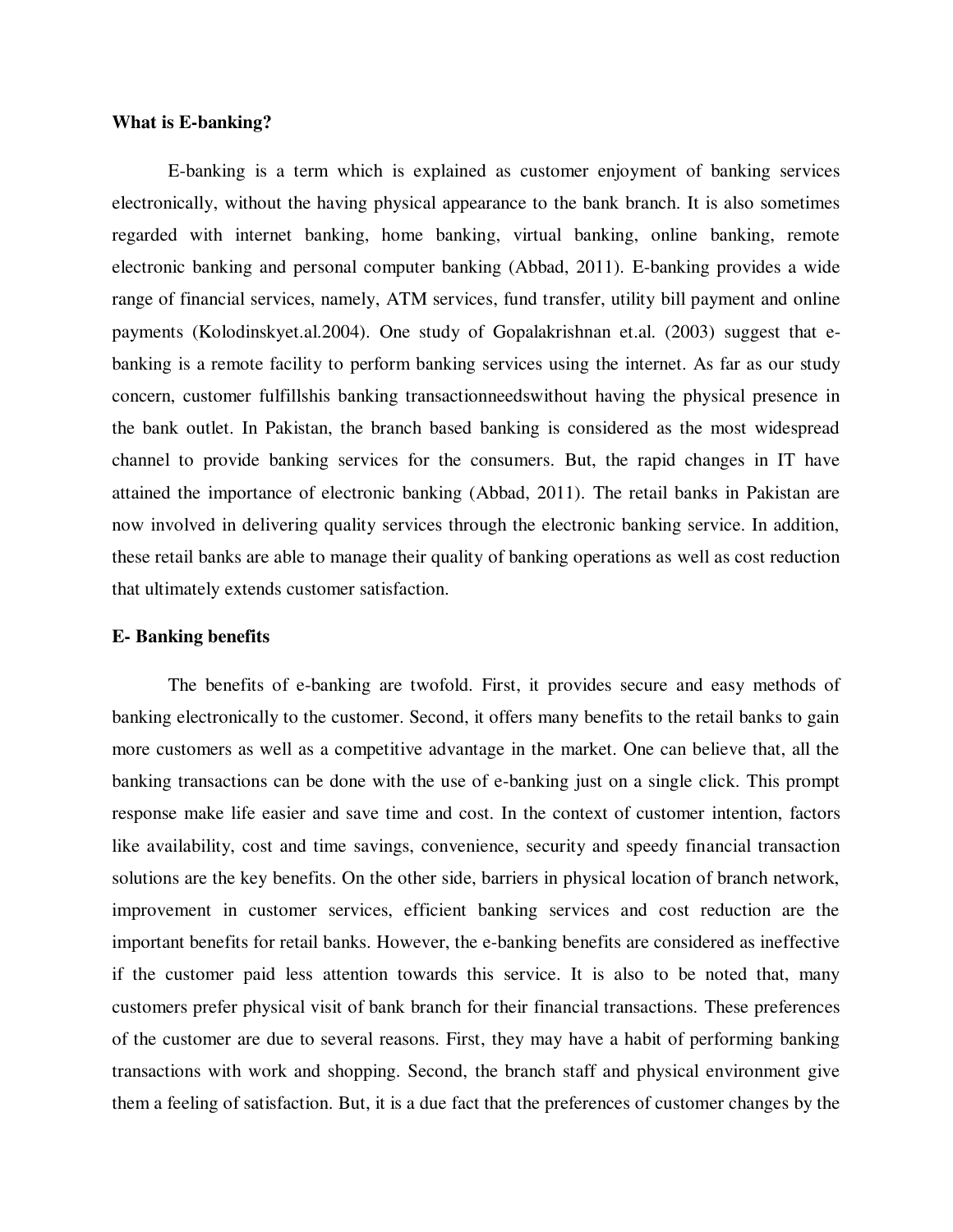time as more convenient and secure way of banking are provided by e-banking services. Also, new generations may replace old banking method of adopting e-banking services as they are considered as more familiar with the internet.

## **E-banking in Pakistan**

In Pakistan, the retail banking sector has successfully introduced the electronic banking service to gain more competitive advantage in the market (Raza and Hanif, 2013). The vital benefits of this service have been adopted by both local and foreign banks in Pakistan (Howcroft et.al. 2002; Nui-Platoglu and Ekin, 2001; Black et.al. 2002; Khan, 2009). According to the State bank of Pakistan (2011), the majority of the commercial banks opened their new banking outlets using electronic banking services. Furthermore, 7,036 retail bank branches are delivering electronic banking service out of 9,483 branches while a significant amount of PKR 44.75 billion have been transacted. More recently, the growth rate in e-banking has jumped to 16 percent with the increase of over 6 percent in the volume. More recently, State bank of Pakistan has also set up a guideline and a mechanism for the retail banks so that they can make more secure and easy methods of e-banking service. In this regard, financial transaction system is gradually transforming into electronic banking from the paper based mechanism. This e-banking channel follows real time online banking (RTOB), Internet banking, ATMs, call centers and mobile banking. The State bank of Pakistan (SBP) also managed "large value payments" and "lower value payments". The large value payments are managed by SBP via real time gross settlement system (RTGS) which is usually designed to facilitate the financial markets. On the other side, the lower value payments are consumer based payments and conducted through two different channels. First, the paper based mechanism (which include, demand drafts, cheques, money transfers, payment orders etc.). Second, electronic channels (such as,point of sale (POS), RTOB, internet banking, ATMs etc.). In sum, fig-1 depicts the composition of retail bank transactions made by customers FY- 2014. The Fig-1 also highlighted the importance of e-banking in Pakistan. Over the past five years, e-banking has gained a significant growth in the country while the consumers are more reluctant to perform their financial transactions via this service.

## *<Insert fig-1 here>*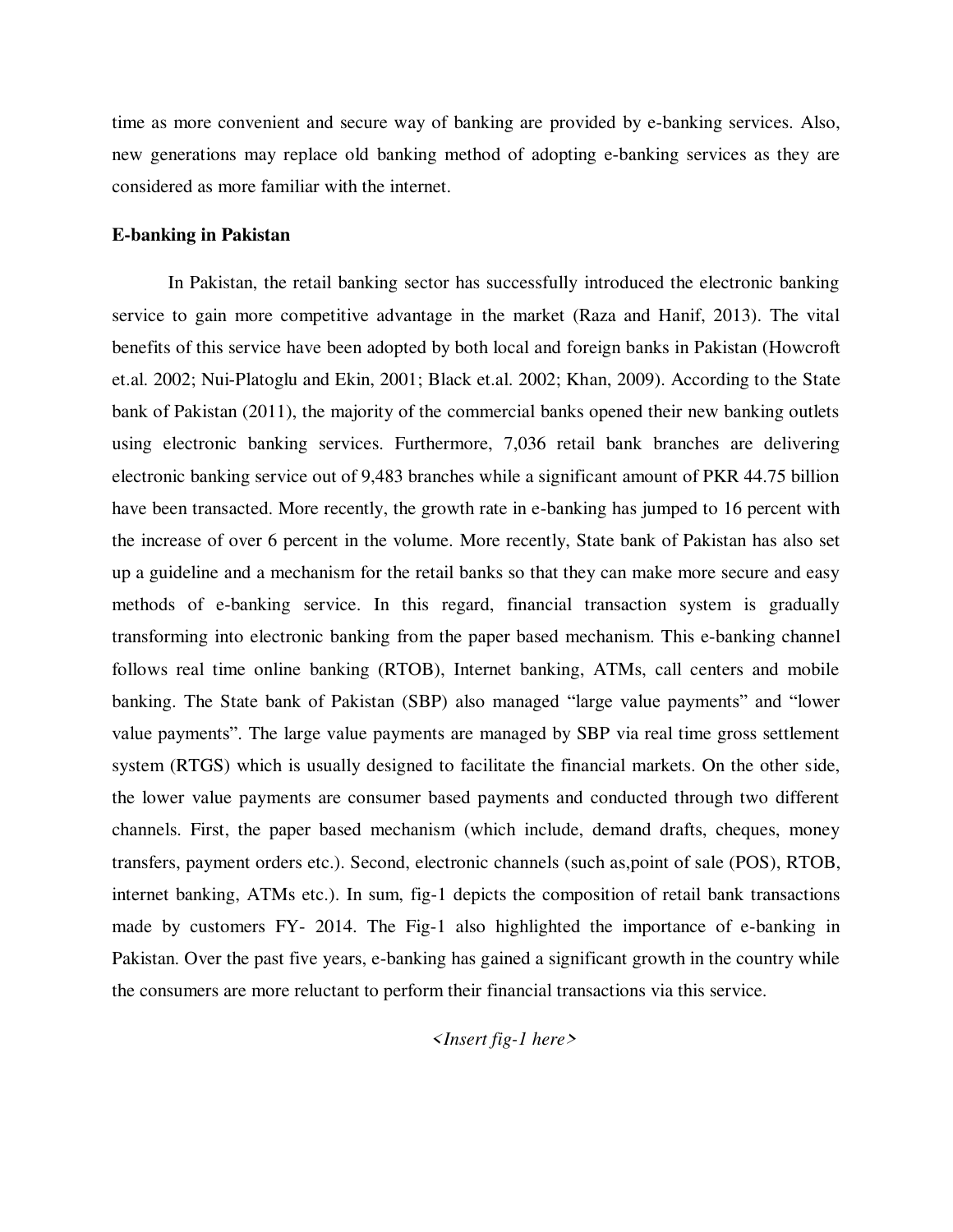Despite of these facts, recent facts suggest that the e-banking service transactions has shown some declining trend in Pakistan (State bank of Pakistan, 2014). In the year 2014, the volume of e-banking transactions has lower down from 6.16 million to 6.14 million, while the ebanking registered users have increased by 36 percent. In addition, the amount of PKR 32 billion e-banking transaction has been reported at the end of last quarter FY15. Overall, e-banking has played a vital role in retail banking in Pakistan and it further required empirical literature support to be more cost-effective.

In the past, many studies have been conducted to examine the customer adoption towards e-banking (Raza and Hanif, 2013; Nasri, 2011; Safeenaet.al. 2011; Chong et.al. 2010; Malhotra and Singh, 2010; Ho and Lin, 2010; Mirzaet.al. 2009; Gounaris and Koritos, 2008; Chandioet.al. 2013 and many more). But, these empirical researches have dealt only customer intention towards e-banking without considering the non-users perspective. One study of Abbad (2011) stated that there is a need to investigate that why some retail bank customers avoid using ebanking.In recent times, e-banking literature is fragmented and it further requires modifications in the TAM model by exploring some significant drivers specifically in developing countries (Shaikh and Karjaluoto, 2015). Concerned with these arguments, this study further raised an issue regarding the adoption of e-banking services in the context of non-users. Additionally, Chandio et.al. (2013) also highlighted a fact that the underutilization of e-banking services is still a problem in Pakistan and required further investigation while Afshan and Sharif (2015) also suggested the importance of e-banking service for developing countries like Pakistan. It is also to be noted that the non-users of e-banking may be the potential users of this service, which may contribute to increase the number of existing customers. So, the authors of this study, understand the crisis of insufficient use of e-banking by the customers of retail banks. In recent times, to the best of the author's knowledge, no such study has been conducted in Pakistan to examine the behavioral intentions of non-users towards e-banking. Therefore, it is considered that there exists a need of this study to empirically analyze the non-users intention towards the adoption of ebanking services. For this reason, we have employed a technology adoption model (TAM) which is further extended by introducing new but relevant factors for technology adoption.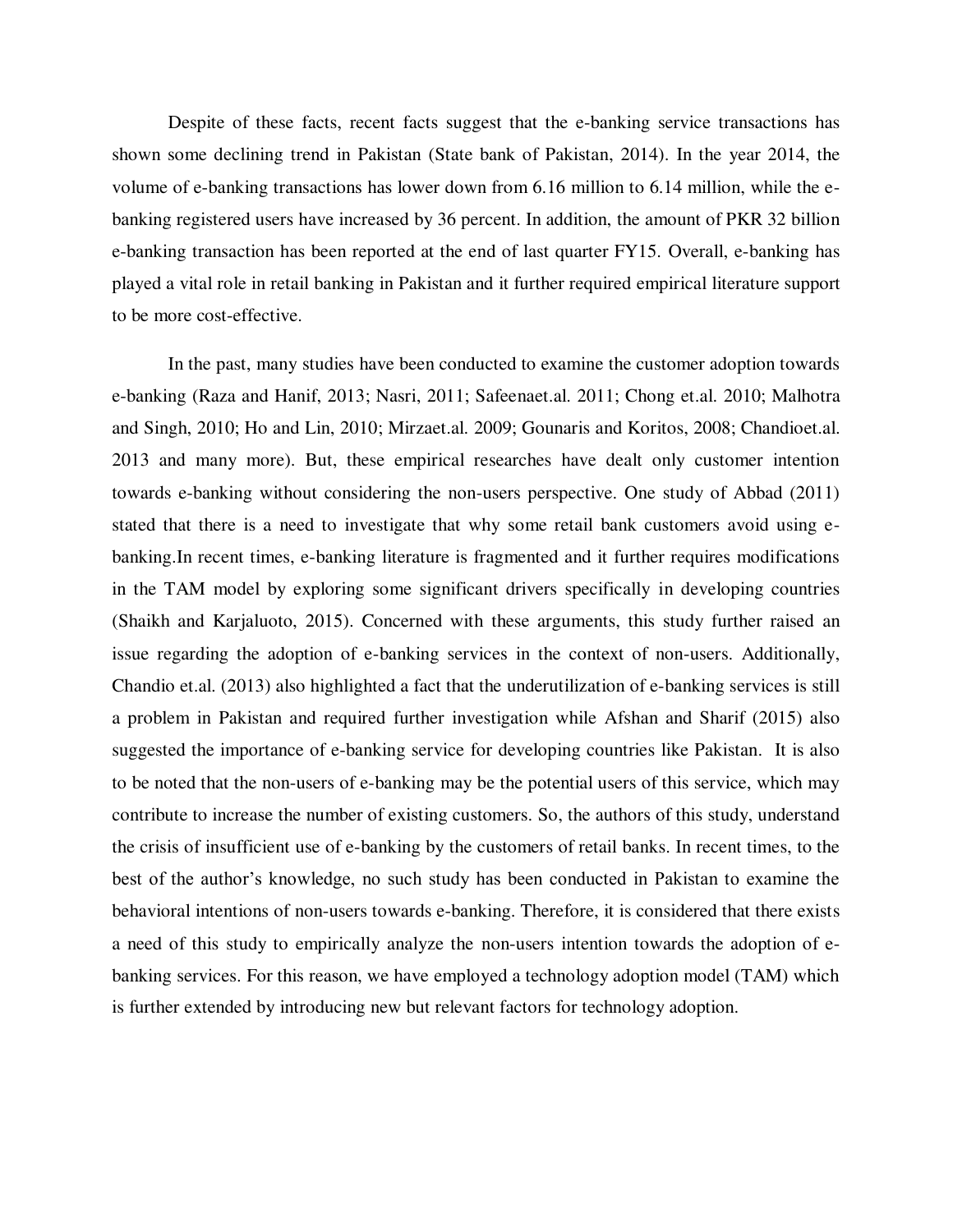## *Motivation of the study*

 Previously, most of the empirical studies have investigated the customer adoption towards e-banking in the perspective of existing mobile banking users. In addition, many studies have focused the customer adoption in developed countries. Less empirical work has attempted in developing countries to determine the behavioral intention of consumers towards e-banking specifically, a non-user of this service. Based on past literature support, e-banking is lacking with non-users perspective investigation. Therefore, we conducted a study to counter this issue and developed a new model for e-banking adoption which is based on the TAM model. Also, we consider this study as it laid a new ground for future studies in view of non-users of e-banking.

 This study has organized in 5 sections. The first section discusses with an introduction followed by chapter 2 as Theoretical background and literature review; chapter 3 deals with methodology; chapter 4 presents the data analysis and the last chapter 5 explain conclusion and policy implication section.

#### **2. Theoretical background**

Generally, technology acceptance studies surround with four research models. The theory of reasoned action (TRA) is the first model which is developed by Fishben and Ajzen in 1975. This model is further extended by Fishben in 1985 and named as the theory of planned behavior (TPB). The second model is the technology acceptance model (TAM) which is also based on the TRA model. The TAM model was initially developed by Davis (1986) and proposed two major constructs namely, perceived usefulness (PU) and perceived ease of usefulness (PEOU). These variables are considered as the fundamental constructs of the TAM model which reflects the acceptance of technology. The third model is known as TAM2 model which is an extension of the TAM model. This model is proposed by Venkatesh and Davis (2000) and validate the one's intention to use in the context of the cognitive instrumental procedure and social influence. The fourth model is an innovation diffusion theory (IDT) which was introduced by Rogers (1995). This model is based on five stages, namely, knowledge dissemination, persuasion, decision, implementation and confirmation. In sum, these four models are used to determine the actual usage behavior of a person.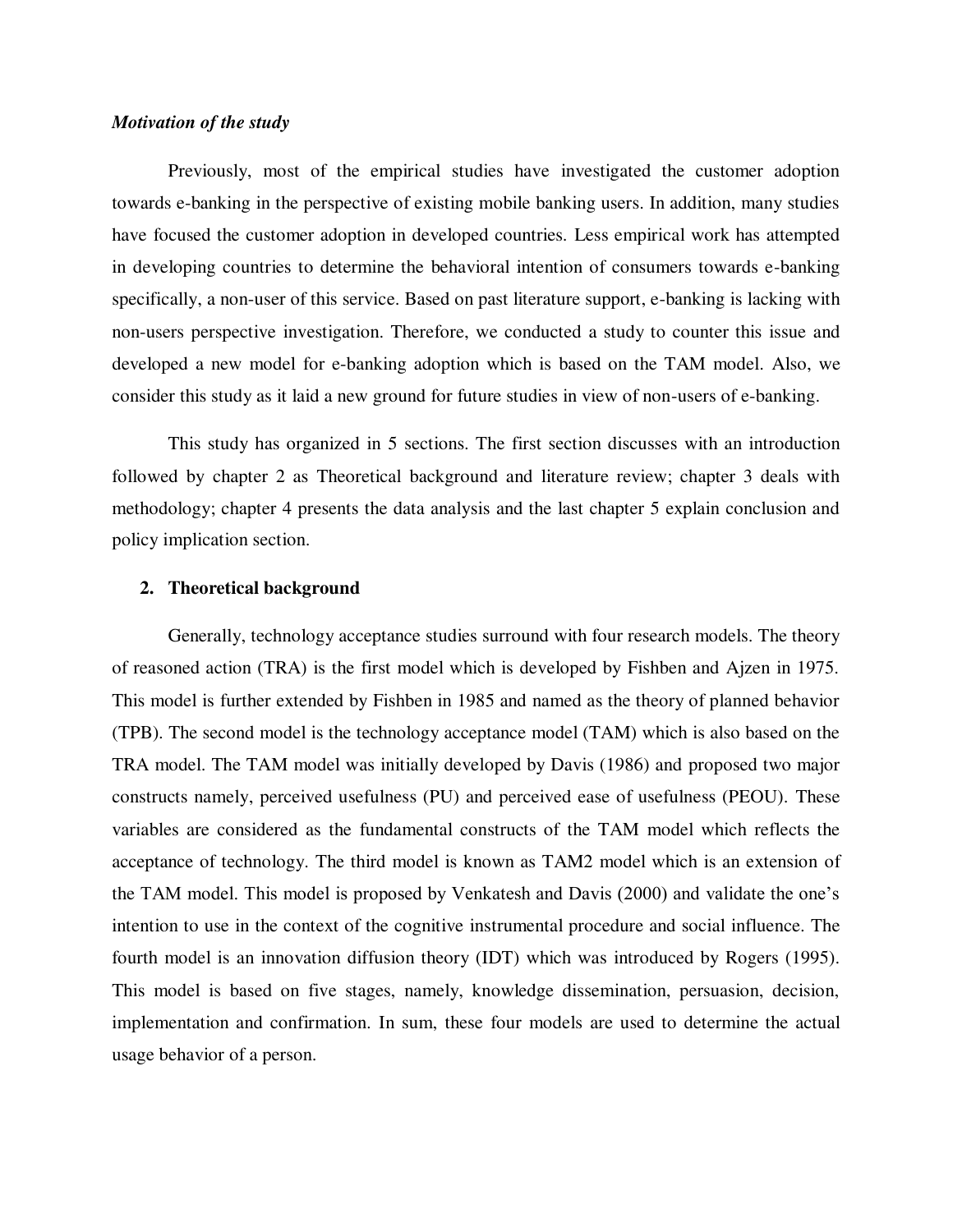In this study, we have proposed a conceptual model which is followed by TAM (Davis et.al. 1989). The TAM model is widely used in technology adoption researches due to its robustness, predictive power and simplicity (Venkatesh and Bala, 2008; Mathieson et.al. 2001; Abbasi et.al. 2011; Cheng et.al. 2006). However, Wang et.al. (2003) and Moon and Kim (2001) argued that the adoption of technology is a variable factor and rely upon the research context. This argument signifies that the main constructs of the TAM model (PU and PEOU) becomes less predictive an individual's acceptance towards e-banking. Based on this fact, we have proposed a new research model of customer adoption towards e-banking in the framework of the TAM. Therefore, our hypothesized model suggests that the behavioral intention to use (ITU) is associated with seven factors, namely, perceived usefulness (PU), perceived ease of use (PEOU), subjective norm (SN), trust (TR), technological self-efficacy (TSE), internet experience (IE) and enjoyment (ENJ). Furthermore, we hypothesized that the main constructs of TAM i.e. PU are affected by SN, TR, TSE, IE and ENJ while PEOU is determined by TR, TSE, IE and ENJ.

#### **Literature review**

## *Subjective norm*

A perception of an individual that the people that are important to him suggest that whether to perform or not a certain behavior (Fishben and Ajzen, 1975). Past literature exhibits mixed results between SN and ITU. Some studies argued that the SN has no significant impact on the intention to use (Venkatesh and Davis, 2000; Ali and Raza, 2015; Lewis et.al. 2003; Chau and Hu, 2001). In contrast, other studies also report that the SN has a significant effect on the intention to use (Teo and Pok, 2003; Venkatesh and Davis, 2000; Amin et.al. 2011; Taylor and Todd, 1995; Abbad, 2011).

On the otherside, Venkatesh and Davis (2000) study established a relationship between SN and PU in TAM2. It is also to be noted that the SN is considered as the weakest factor in the TPB model (Ali and Raza, 2015; Hu and Chau, 2001; Abbad, 2011). Moreover, behavioral intention of a person cannot be determined through SN (Davis et.al. 1989). But, some studies argued that SN and PU have a significant relationship (Ajzen, 1991; Riemenschneider et.al., 2003; Venkatesh and Davis, 2000; Taylor and Todd, 1995). Hence, our study hypothesized that SN will significantly affect the PU and ITU.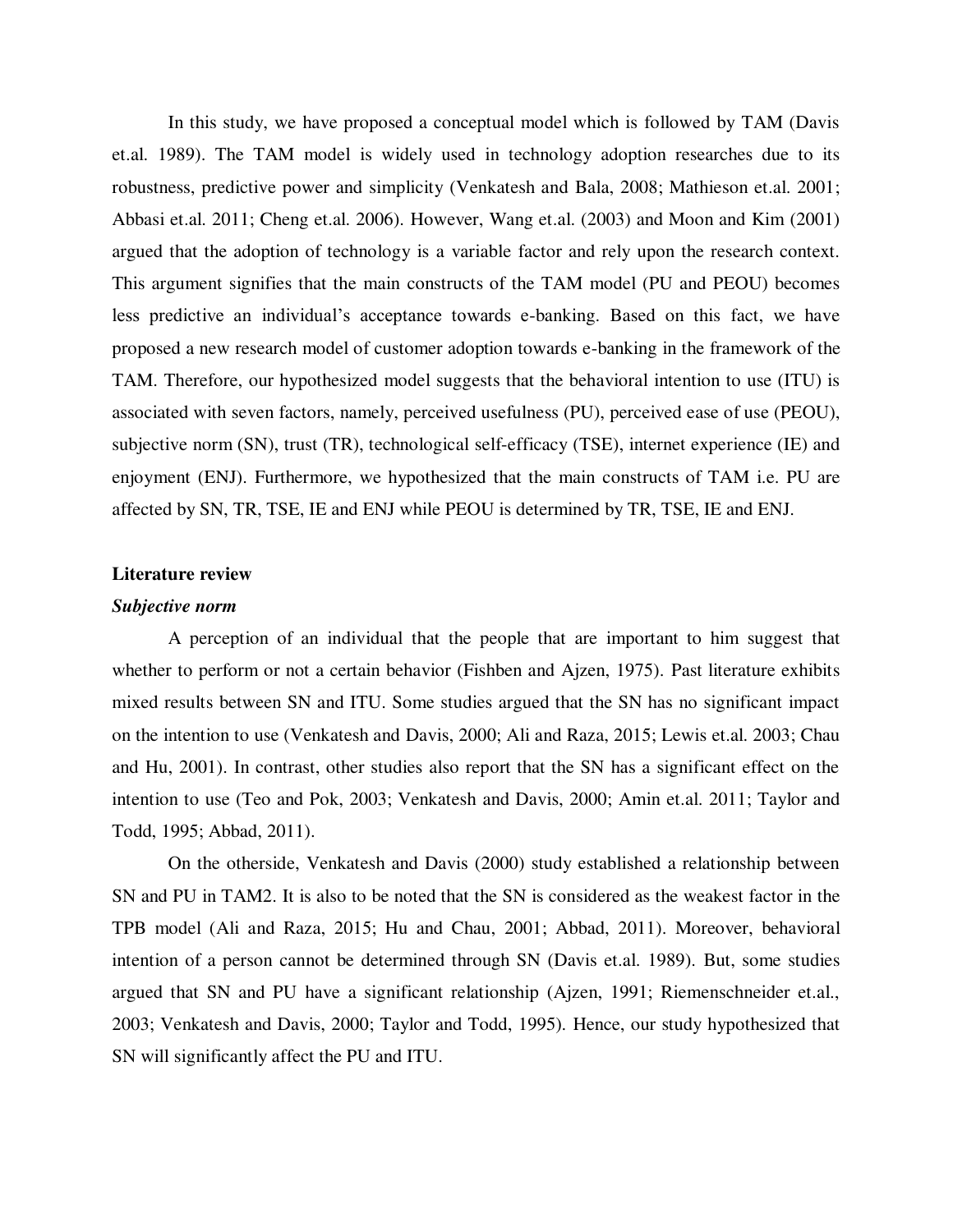## *Trust*

One study of Mayer et.al. (1995) define trust as "the willingness of a party to be vulnerable to the action of another party based on the expectation that the other will perform a particular action important to the trust or irrespective of the ability to monitor or control that other party". In our study context, the willingness of a customer is associated with the usage of internet based service while the performance of an action is expected. Clarke (1997) stated that the trust play an instrumental role in determining the acceptance towards e-banking. Other studies, like Gefen (2003); Chandio et.al. (2013) and Abbad (2011) also include this factor in the TAM for internet based services. In our study, we hypothesized trust as an antecedent of POEU and PU and has significant relationship, which in turn affect the ITU.

## *Technological self-efficacy*

Self-efficacy is associated with an individual's belief that one requires some attainments for which he designed and execute a plan of action (see Bandura 1997. p.3). This factor can be used to understand the human attitude and performance in several different contexts (Chandio et.al. 2013). Past empirical studies used self-efficacy in internet based studies and found a key factor to determine the intentions towards the usage of the service (Compeau and Higgins, 1995a and 1995b; Chandio et.al. 2013; Gist et.al. 1989). Markas et.al. (1998) presented their work to differentiate between self-efficacy for specific task and self-efficacy for general computer. The general computer self-efficacy is explained as "an individual's judgment of efficacy across multiple computer application domains'. Later on, it is further described as "task specific computer self-efficacy". Marakas et.al. (1998) further define this term as an individual ability of perception to do tasks that are related to computer. Therefore, this study uses general computer self-efficacy and is termed as technological self-efficacy (TSE).

 Previous investigations have widely used TSE in several different contexts. Igbaria and Iivari (1995) used TSE in computer usage; Roca et.al. (2006) and Ong et.al. (2004) adopted TSE to explain e-learning adoption; Yi and Hwang (2003) applied this factor for web based internet usage; Hsu and Chiu (2004) used TSE to describe the acceptance of electronic services and the online banking information system study is explained by Chandio et.al. (2013) with TSE. Thus, the above healthy literature strengthened the importance of the TSE factor in order to determine one's intention towards the usage of e-banking. As far as our research concern, TSE is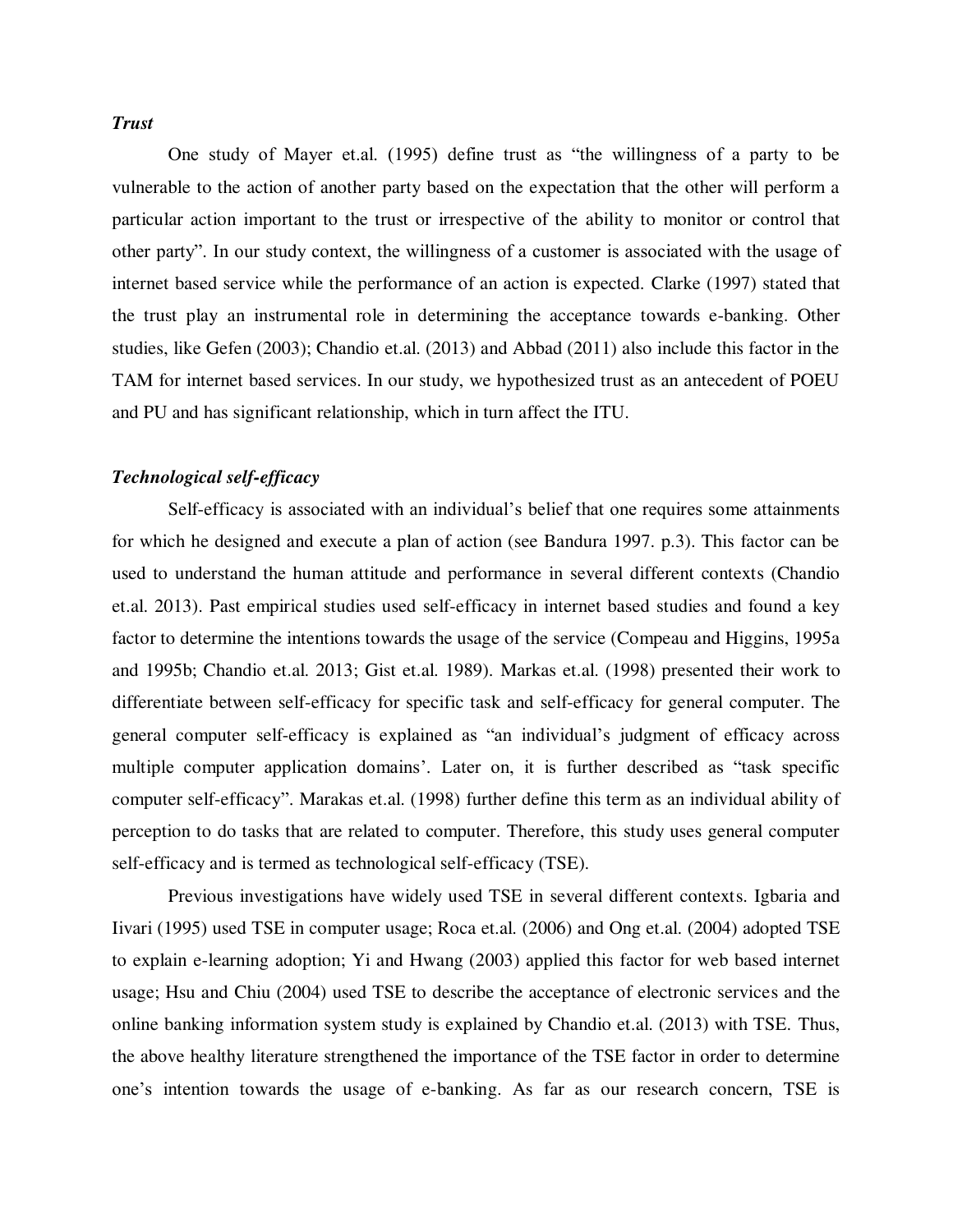hypothesized to affect PU and PEOU. Previous studies also proved the relationship between TSE with PU and PEOU (Venkatesh and Davis, 1996; Hong et.al. 2002; Chandio et.al. 2013; Chau, 2001; Venkatesh, 2000).

## *Internet experience*

Technology acceptance research has a significant relationship with the usersexperience of the internet. This factor has been widely used to determine the intentions of internet users (Speier and Venkatesh, 2002; Harrison and Rainer, 1992; Zmud, 1979; Venkatesh and Davis, 2000; Abbad, 2013; Igbaria et.al. 1995). Previous researches also stated that an individual acceptance towards technology may differ from each other (Zmud, 1979; Igbaria et.al. 1995). In this sense, these empirical investigations have identified the experience of internet use as a key determinant of intentions under the umbrella of PU and PEOU (Abbad, 2013; Agarwal and Prasad, 1999; Chau, 1996). In addition, as long as people become more familiar with the internet usage, their favorable perception develops with ease of use (Hackbarth et.al. 2003). Similarly, Liao and Cheung (2001) study report that the internet experience is a key antecedent of intention to use e-shopping. One study of Anandarajan et.al. (2000) suggest that an individual time spending on the internet is associated with his PU while the PEOU is positively linked with internet based business. Therefore, our study concluded the internet experience as an external factor and hypothesized that the prior internet experience has a significant effect on the PU and PEOU of an individual towards e-banking service.

## *Enjoyment*

Enjoyment is explained by the perception of an individual towards using a computer in his own way (Davis et.al. 1992). The user PU is linked with the enjoyment as an extrinsic motivator while an intrinsic motivation can be seen with PEOU towards the use of e-banking. The adoption of IT based service may increase if the usage of the system is more enjoyable (Davis et.al. 1992). In earlier researches, this factor has been reported in several different contexts (Moon and Kim, 2001; Agarwal et.al. 2000; Toe et.al. 1999, used as internet usage; Lee (2006) applied this factor in e-learning system; Igbaria et.al. (1997) have tested in the use of the personal computer; Venkatesh and Davis (2000) reported in enterprise applications study. Concern with e-banking studies, Yi and Hwang (2003); Pikkarainen et.al. (2004); Abbad (2013)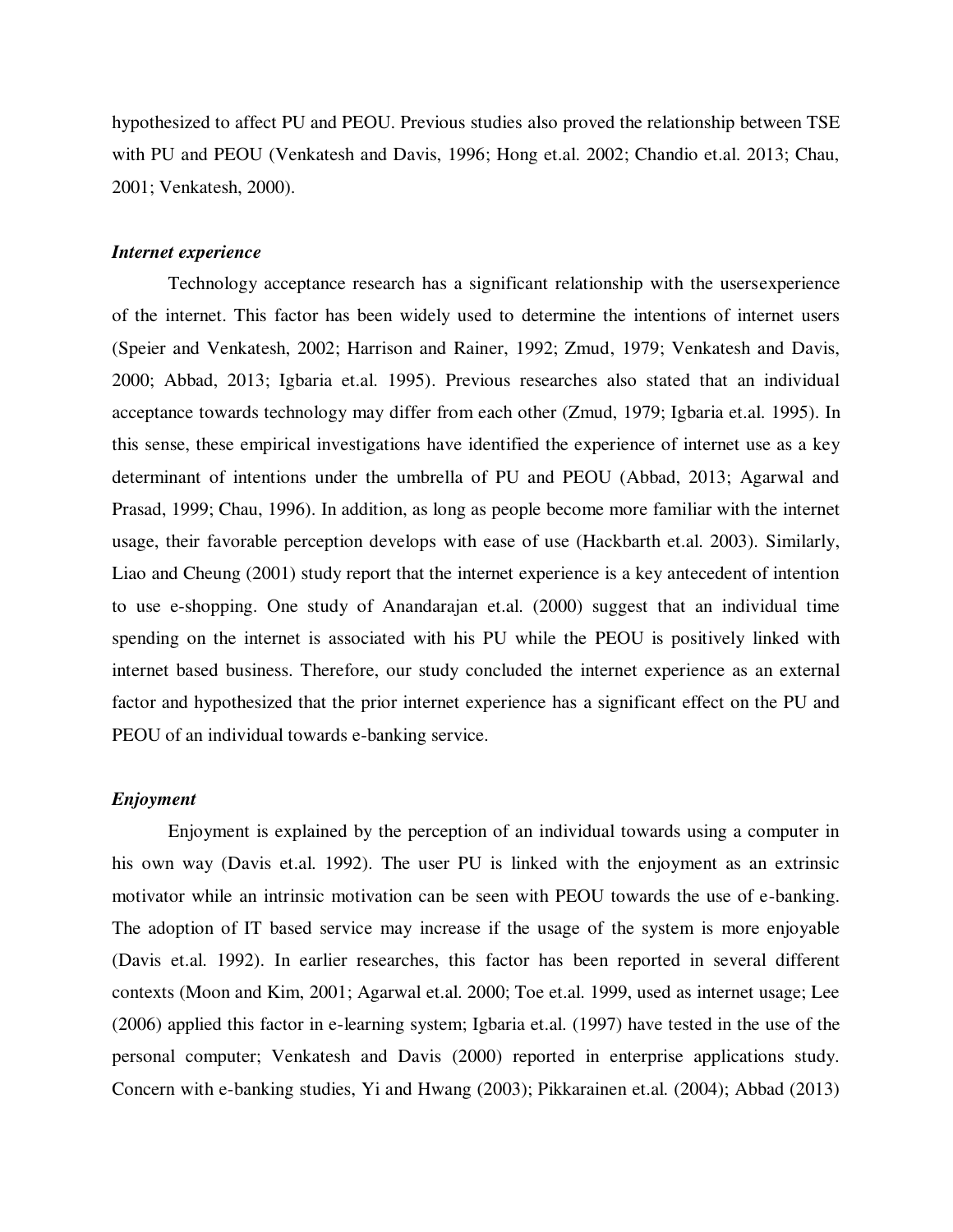has successfully established the relationship between enjoyment with PU and PEOU. Thus, the authors of this study have incorporated enjoyment as an explanatory factor of PU and PEOU, which in turn effect the intention to use of e-banking.

## *ITU, PU and PEOU*

The previous models of TRA and TAM have been compared by Davis et.al. (1989) and included the behavioral intention to use. Their remarkable finding suggests that PU and behavioral intention has a strong and significant relationship. Evidence presented in their study further report that PU explain 57% of behavioral intention. Based on the TRA, TPB and TAM conceptual framework, the actual use of a service or product is mainly predicted by the behavioral intention. (Davis et.al. 1989; Ajzen and Fishben, 1980; Ajzen, 1975; Ajzen, 1985). On the same node, PU and PEOU are the key predictors of user intention to use (Davis, 1989). In addition, the TAM was further extended by Venkatesh and Davis (2000) by including PU to examine the effect of this construct in IT. Thus, our study uses ITU, PU and POEU as the key determinants of the TAM model to show the inconsistency in the literature of e-banking.

## *Development of the hypotheses*

Based on previous empirical studies, this study tests the following hypotheses;

- H1: Subjective norm will have a significant effecton the intention to use e-banking.
- H2: Subjective norm will have a significant effect on the perceived usefulness.
- H3: Trust will have a significanteffect on the perceived usefulness.
- H4: Trust will have a significanteffecton the perceived ease of use.
- H5: Technological self-efficacy will have a significant effect on the perceived usefulness.
- H6: Technological self-efficacy will have a significant effect on the perceived ease of use.
- H7: Internet experience will have a significant effect on the perceived usefulness.
- H8: Internet experience will have a significant effect on the perceived ease of use.
- H9: Enjoyment will have a significant effect on the perceived usefulness.
- H10: Enjoyment will have a significant effect on the perceived ease of use.
- H11: Perceived usefulness will have a significant effect on the intention to use e-banking.
- H12: Perceived ease of use will have a significant effect on the intention to use e-banking.
- H13: Perceived ease of use will have a significant effect on the perceived usefulness.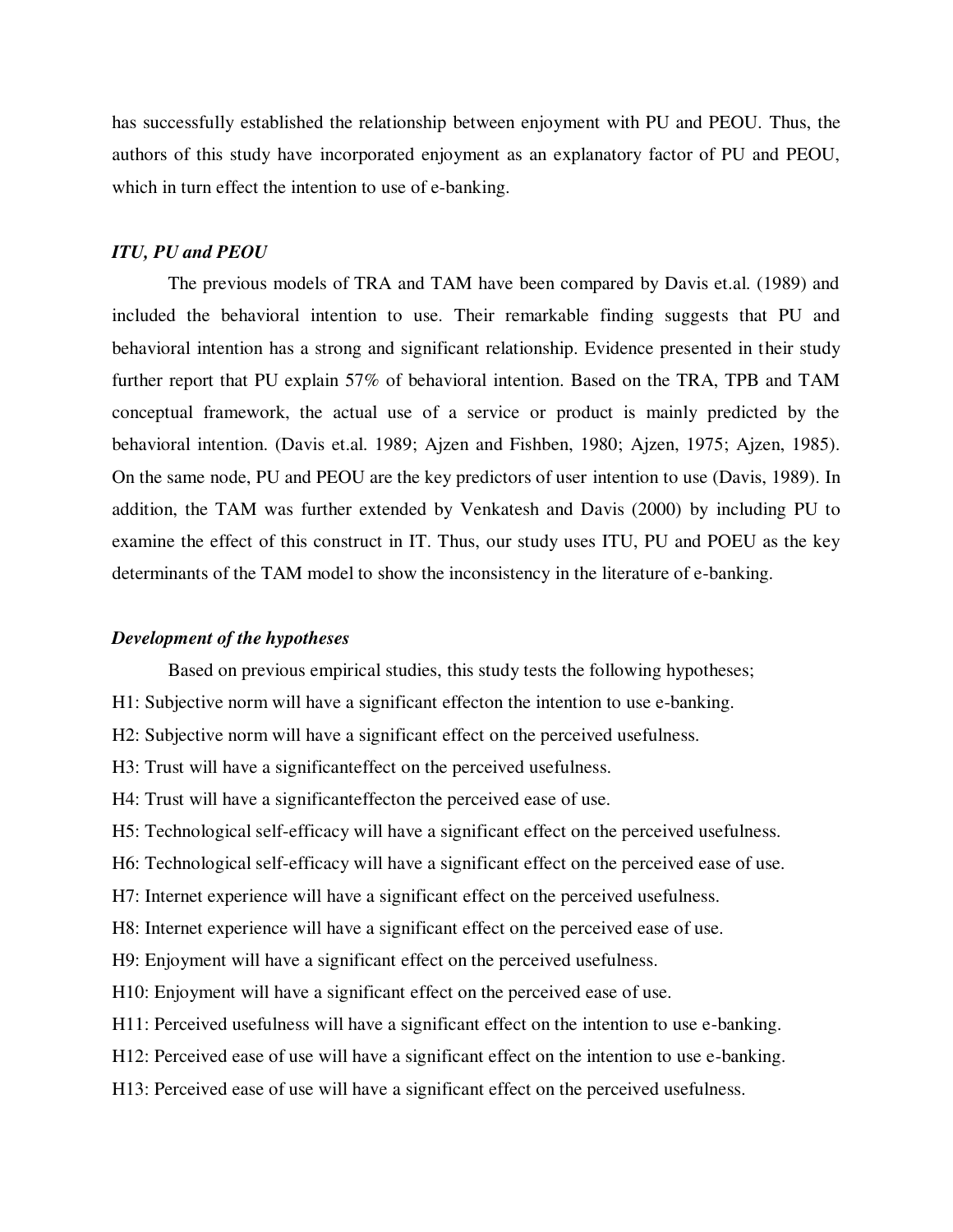## **3. Methodology**

## **Instrumentation**

To collect the data, we have adapted questionnaire items from previous empirical studies. Venkatesh et.al. (2000); Davis et.al. (1989) and Davis (1989) study was used to gather PU and PEOU items while, ITU items were collected from Venkatesh and Bala (2008) and Davis (1989) studies. Doney and Cannon (1997); Gefen et.al. (2003); Morgan and Hunt (1994) and McKnight et.al. (2002) literatures were adapted for TR items. The TSE items were gathered from Ong and Lai (2006); Compeau and Higgins (1995) and Venkatesh et.al. (2003) literature. SN items were collected from Ramayah and Suki (2006) and Taib et.al. (2008) work, whereas,Sun and Zhang (2006) study was used for ENJ items. The collection of IE items was done using Venkatesh (2000) study. In addition, we have used 5-point likertscale ranging from 5 as "strongly disagree" and 1 as "strongly agree" for the perception of our respondents. We have also included the demographic information of respondents in the questionnaire. Our instrument had a total of 35 items which fulfills the minimum criteria of Hair et.al. (2006). A pilot testing was also conducted to determine the possible problems related to the questionnaire. Overall, the respondents of pilot testing were agreed and validate the understanding and usefulness of the instrument. In the last, the questionnaire items were constructed in the English language while the content and construct validity was also confirmed by academic and market expert.

## **Sampling and Data collection**

This study has targeted the non-users of e-banking service due to the study objective. The participation of the respondents was voluntary and they were treated as politely to fill the questionnaire. All the participants were bank customers and have some knowledge about internet service. Additionally, we have applied non-probability sampling technique (convenience sampling) for data collection because it comply with Banking and financial institution Act 1989 (BAFIA). The law stated that, the financial institutions can not disclose any information related to the customer and they are responsible for it. During the survey period, a total of 425 questionnaires was distributed in which 13 responses were excluded from the study as they found incomplete and missing data. The possible reason could be that, the respondents were in a rush and they showed less interest to participate in the survey. However, we fulfill the minimum criteria of sample size, suggested by Comrey and Lee (1992) as a sample of 300 or more is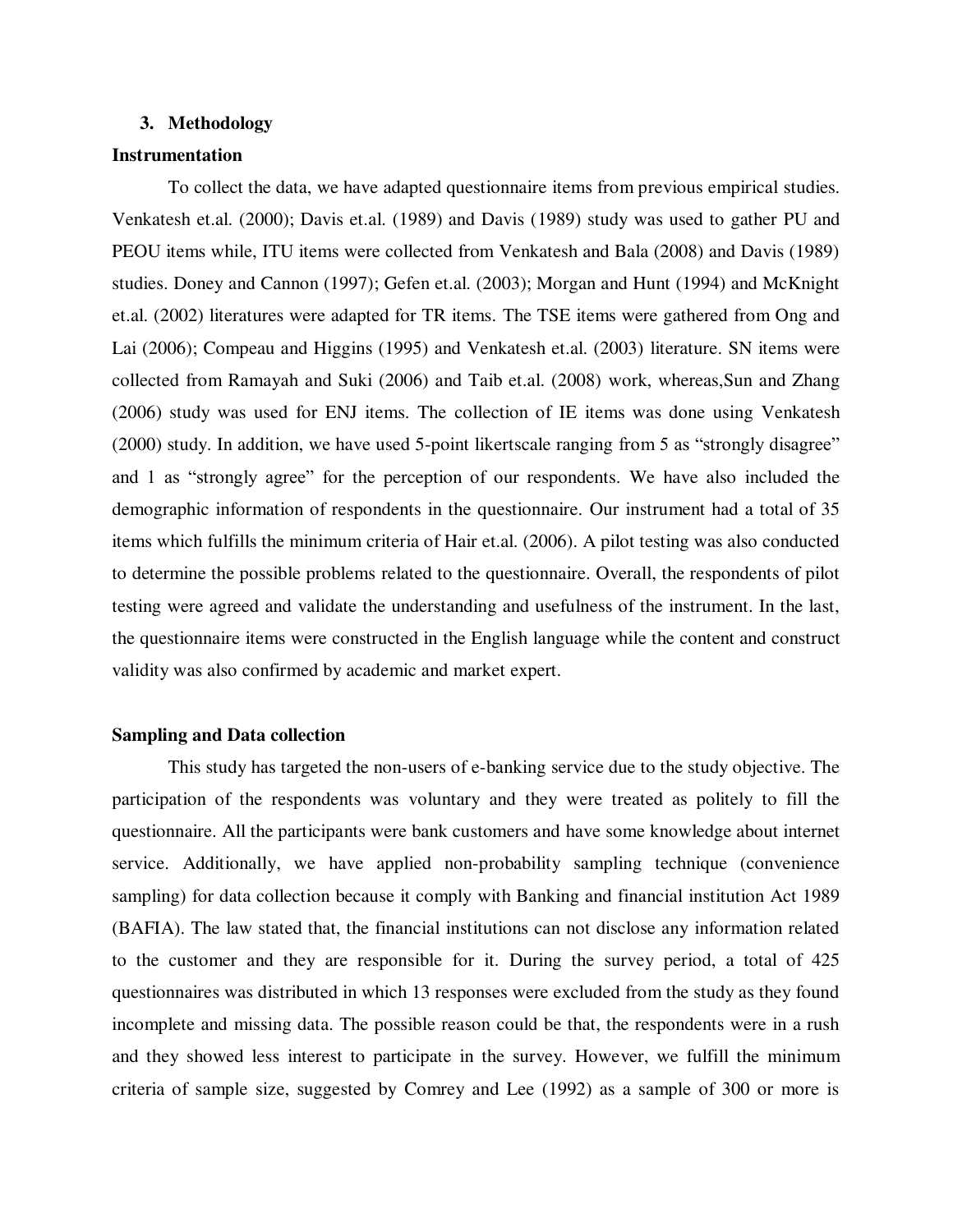acceptable. Thus, we used 412 responses and the summary of the respondent's profile is displayed in table-1.

## **4. Data analysis**

## **Respondent's profile**

Table-1 further depicts that most of the participants in our study were male (68%) while the rest of the respondents were female (32%). We found 57% single respondents and 43% were married. The age group of respondent's participation in the study was categorized as less than 20 (6%) followed by 20-30 age (29%); 31-40 (35%); 41-50 (25%) and 50 or above (5%). On the basis of education level, most of the respondents were graduate (41%) followed by secondary school (21%); postgraduate (17%); diploma (16%) and primary school (4%). During the data collection process, the majority of the respondents were private employee (46%) followed by business man (27%); student (19%) and government employee (8%). In our demographic analysis, the study has also presented respondent's familiarity with the internet. For this purpose, most of the respondents used the internet at home (41%) while 45% of the respondents have 5 or above years of internet using experience. The further demographic description of respondents is displayed in table- 1.

## *<Insert table-1 here>*

## **Reliability test**

To test the internal consistency of our data set, we applied reliability test analysis and used Cronbach's alpha value. This test signifies the consistency between the measures of the same thing (Black, 1999). In addition, the reliability analysis should also be done for the data validation (Nunnally, 1978). Our estimations show that the Cronbach's alpha value ranging from 0.61 to 0.83 in the study. Furthermore, we consider our construct, measure as reliable which allow us to proceed with further analysis, while it also satisfy the minimum threshold level of 0.60 suggested by Hair et.al. (1998). Thus, the results of reliability test are reported in the table-2

*<Insert table-2 here>*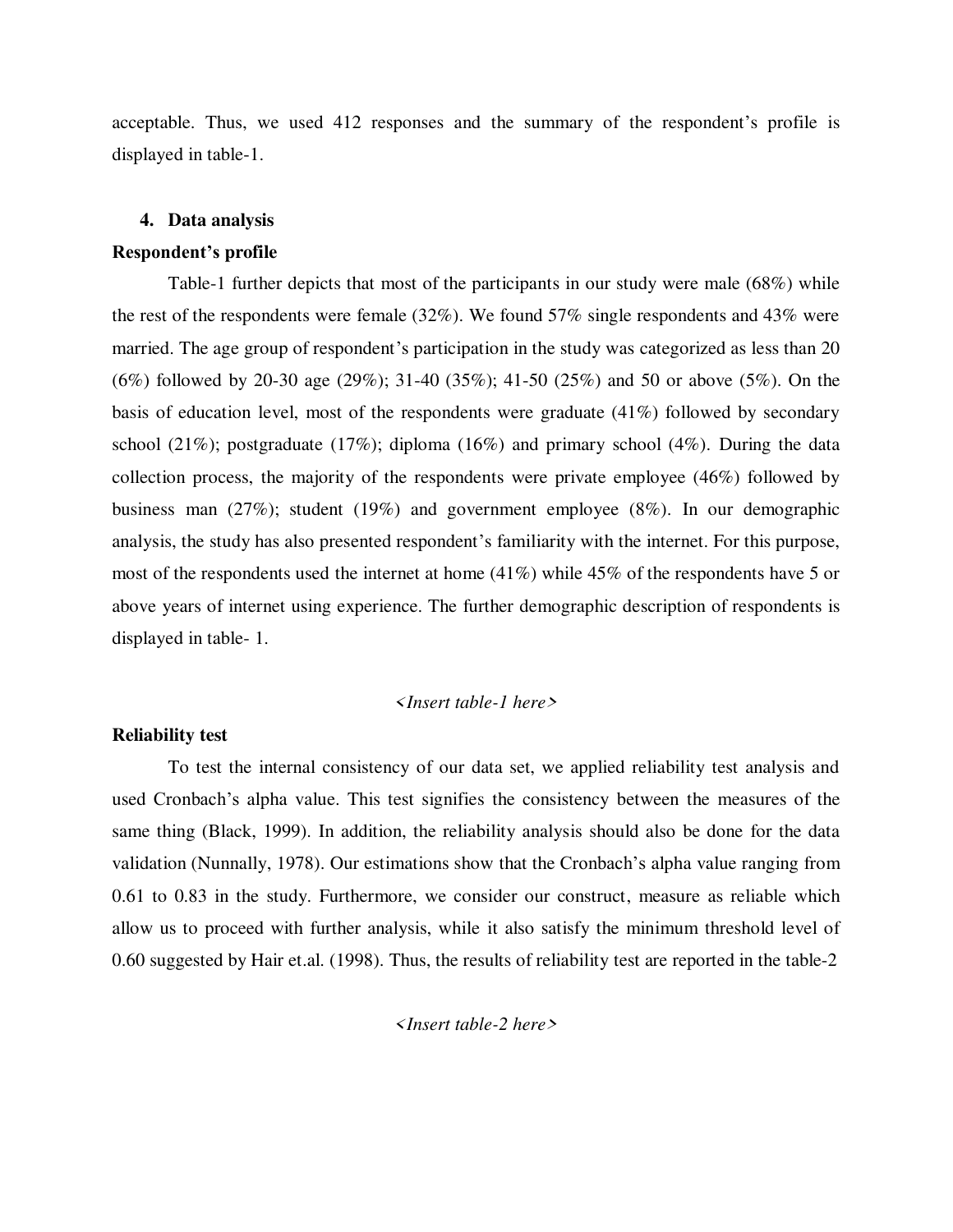## **Kaiser–Meyer–Olkin (KMO) and Bartlett's tests of sampling adequacy**

The sampling adequacy of the data is measured through KMO test statistics. Kaiser (1974) study suggested the minimum criteria for sampling adequacy is; 0.90 or above as "Marvelous", 0.80 to 0.89 as "very good", 0.70 to 0.79 as "Good", 0.60 to 0.69 as "Acceptable", 0.50 to 0.59 as "Miserable" and 0.50 or less is considered as "Unacceptable". Additionally, the null hypothesis for correlation matrix about its diagonal form can be confirmed by the Bartlett's test of sphericity value. In this regards, the high correlations in principal component analysis (PCA) is required along with smaller p-value and greater test statistic value to reject the null hypothesis.

In our findings, the KMO value is 0.75 which fulfills the minimum criteria set by Kaiser (1974) for sampling adequacy of the data. This result also revealed that each variable in the factor analysis has sufficient items to make groups. On the other side, we found the significant p-value (0.000) for Bartlett's test of sphericity at the 5 percent level of significance. This means that the variables, correlation are adequate for factor analysis. Thus, the results for KMO and Bartlett's test is reported in table-3.

#### *<Insert table-3 here>*

### **Exploratory factor analysis (EFA)**

Factor analysis is a statistical technique which is used for data reduction. This technique is also used to determine the underlying relationship among the measured variables. Most of the researchers applied EFA to develop a measuring scale for their research study (Ali and Raza, 2015a, 2015b; Raza and Hanif, 2013; Ali et.al. 2015; Amin et.al. 2011 and many more). In the year 1991, Emory and Cooper suggest that the belongings of the constructs are identified by factor analysis. In this study, the principal component analysis has been used to assure the construct validity of the items. Out of 35 items, we found 33 items were loaded and divided into eight factors. These factors include, perceived usefulness (PU), trust (TR), intention to use (ITU), technological self-efficacy (TSE), perceived ease of use (PEOU), subjective norm (SN), internet experience (IE) and enjoyment (ENJ). Furthermore, the factor loading in our estimations are ranging from 0.60 to 0.89. These factor loading values obeys the criteria set by Hair et.al. (1998), suggest that, a sample of 350 or above should have 0.30 factor loading. The results of EFA are displayed in table-4.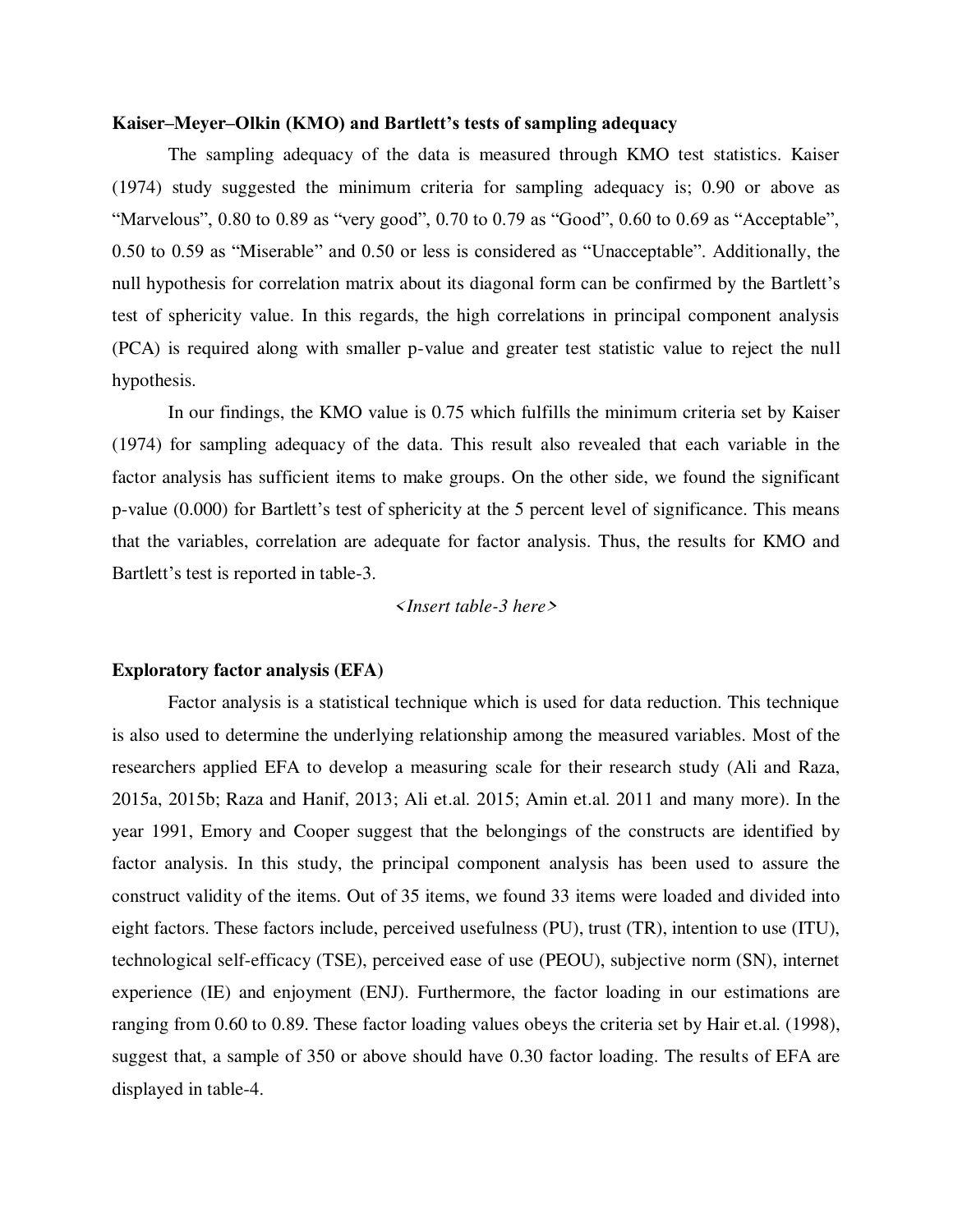## *<Insert table-4 here>*

## **Total variance explained**

Table-5 highlighted the distribution of the total variance between the potential constructs of the study while the Eigenvalues have been used to measure the variance explained. It is suggested that the Eigenvalues for a factor must be greater than 1.0 is sufficient to explain the variance explain while less than 1.0 Eigenvalue is insufficient. In our case, it can be seen that a good percentage of variance explained is extracted from the analysis. Hence, the table-5 depicts the Eigenvalues and the distributed variance among each variable.

## *<Insert table-5 here>*

## **Confirmatory factor analysis**

 After applying EFA, we have conducted a confirmatory factor analysis (CFA). This statistical analysis is considered as the most appropriate and direct method in structural equation modeling (SEM). Researchers applied the CFA test to estimate the hypothesized measurement model in the presence of latent and observed variables. In addition, researchers aim to predict the hypothesized model which is further confirmed by structural equation modeling (SEM). It is to be noted that, if the criteria set by SEM fits the proposed model, then we can say that the hypothesized model is confirmed among the several different models (Hair et.al. 2006). For this purpose, we used AMOS 21 and considered standard factor loadings to validate the dimensions of customer intention to use e-banking service. In our CFA model, a total of 33 items were loaded and confirmed the best fit among the observed and un-observed variables. This argument is also in line with Byrne (2013) study. The overall items for CFA model ranging 0.51 to 0.91 of factor loadings while it further established the construct and convergent validity of our study model by exceeding the minimum benchmark value of 0.50 (Hair et.al. 1998). Furthermore, we tested our measurement model under the guidelines provided by goodness-of-fit-test statistics. Findings from table-6 revealed that the estimated values for model fit indicators of our measurement model attaining the minimum cutoff level. These values include  $GFI = 0.93$ ; AGFI  $= 0.91$ ; NFI = 0.85; CFI = 0.99; TLI = 0.98 and the RMSEA = 0.012. Hence, we can say that our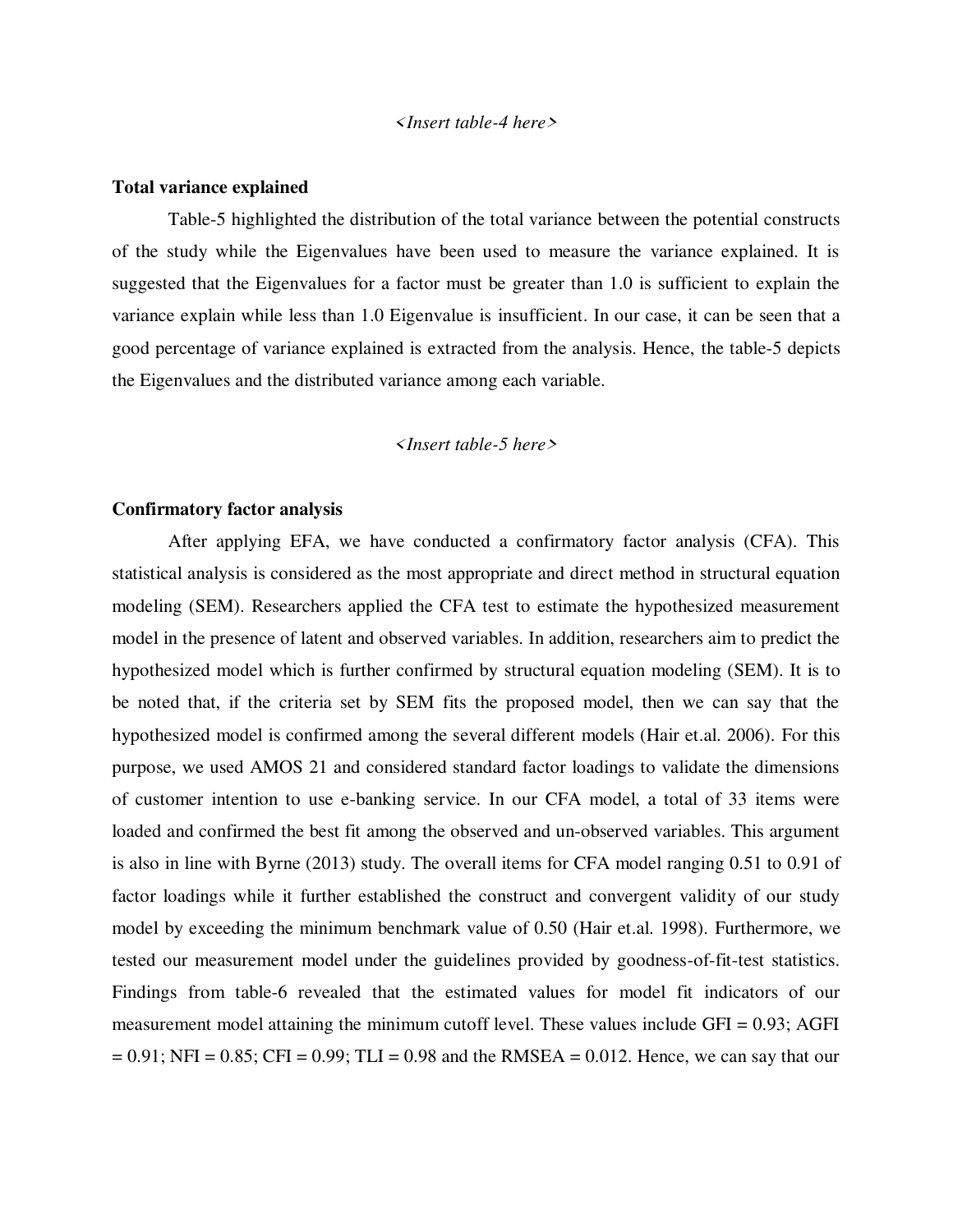measurement model for e-banking is appropriate and can be used for further analysis. The goodness of fit test outcome is displayed in table-6.

#### *<Insert table-6 here>*

## **Structural equation modeling (SEM)**

SEM is considered as a combination of factor and multiple regression analysis that measure the relationship between the latent constructs and measured variables including several other latent constructs (Hair et.al. 2006). Additionally, SEM allows to obtain a separate relationship among the set of dependent variables. Concern with our study, we performed a path analysis under the framework of SEM to predict the behavioral intention of non-users toward ebanking service. This study follows the guidelines provided by Davis et.al. (1989) in building up the structural relationship. Davis et.al. (1989) proposed that PU and PEOU mediates the relationship between the external factors such as, trust, technological self-efficacy, enjoyment, internet experience, subjective norm and the intention to use e-banking service as displayed in fig-2

## *<Insert fig-2 here>*

A structural model for e-banking service in Pakistan was used to predict the parameters. Our e-banking model was developed with 8 constructs namely, PU, PEOU, TR, TSE, IE, ENJ, SN and ITU. On the basis of our study hypotheses, table-6 further depicts that the overall structural model for e-banking service is acceptable using goodness-of-fit indicators. According to table-6, the GFI = 0.94, AGFI = 0.92. NFI = 0.85, CFI = 0.98, TLI = 0.98 and the RMSEA = 0.013, which pointed out that all estimated values are within the threshold level. Additionally, hypothesized model is acceptable if the CFI value is close to 0.90 (Bentler, 1990; Hair et.al. 2006). Therefore, our findings conclude that the hypothesized model of this study is a useful and can be considered as appropriate instrument to predict the behavioral intention of non-users towards e-banking service.

 The direct and indirect effect of the variables was also analyzed through path coefficients. Fig-2 also displays the causal direction of direct and indirect effect between the variables of the structural model. This means that an effect of one variable to the other variable through a mediating factor is known as an indirect effect while a direct effect represents the effect of one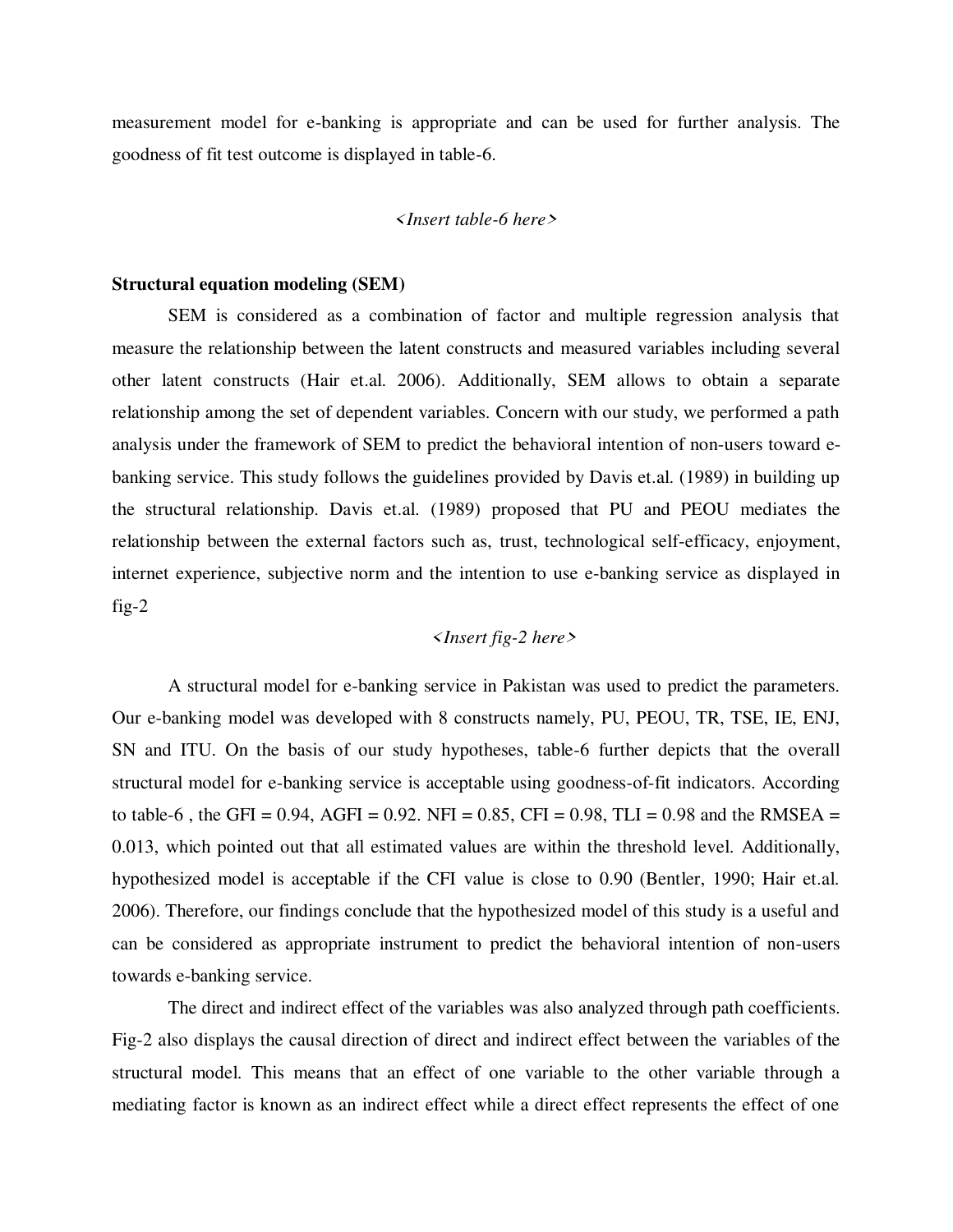variable to the other without having any indirect route. Ross (1975) and Alwin and Hauser (1975) investigations further highlighted the direct and indirect effect of exogenous variables on the endogenous variable. Moreover, we also used the recommendations provided by Cohen (1988) about the magnitude of the effect. Cohen (1988) stated that a small effect is observed if the path coefficient value is less than 0.10 (absolute value) while, a medium and large effect indicates with the value of 0.30 and 0.50 or greater respectively. Thus, table-7 is reported with the direct, indirect and the total effect of the variables on endogenous variables.

## *<Insert table-7 here>*

In table-7, we observed three endogenous variables, namely, ITU, PU and PEOU. In first endogenous variable (ITU), subjective norm (SN) hada larger total effect (0.228) due to the direct effect (0.115) and an indirect effect (0.113). In addition, PEOU had smallest total effect on ITU, due to direct effects (-0.226) with an indirect effect (0.224). Overall, the model for ITU is explained 65 percent of variance due to the exogenous variables. The second endogenous variable (PU) is mainly affected by enjoyment (ENJ) due to the total effect (0.301). This total effect is a sum of direct effect (0.152) and an indirect effect (0.149). In the second model, SN had the smallest total effect (0.011) due to only direct effect. However, table- report 33 percent of variation in PU for e-banking model. The third and last endogenous variable is PEOU, signifies that, ENJ cause greater total effect (-0.118) whereas, this model has no indirect effect on PEOU. Here, the model was explained by 24 percent variation of PEOU in the e-banking model. The further description of causal effect is presented in table-7.

## *<Insert table-8 here>*

However, the table-7 information only highlighted the magnitude of causal effect while this information is insufficient to explain whether a particular path direction has a significant/insignificant effect. For this purpose, we report table-8 to check the significance of path values, whether they are different from zero. We test path values using t-stats or critical ratio (coefficient divided by standard error). If the critical ratio value is greater than 1.96, the path coefficients significantly differ from zero while the level of significance is less than 5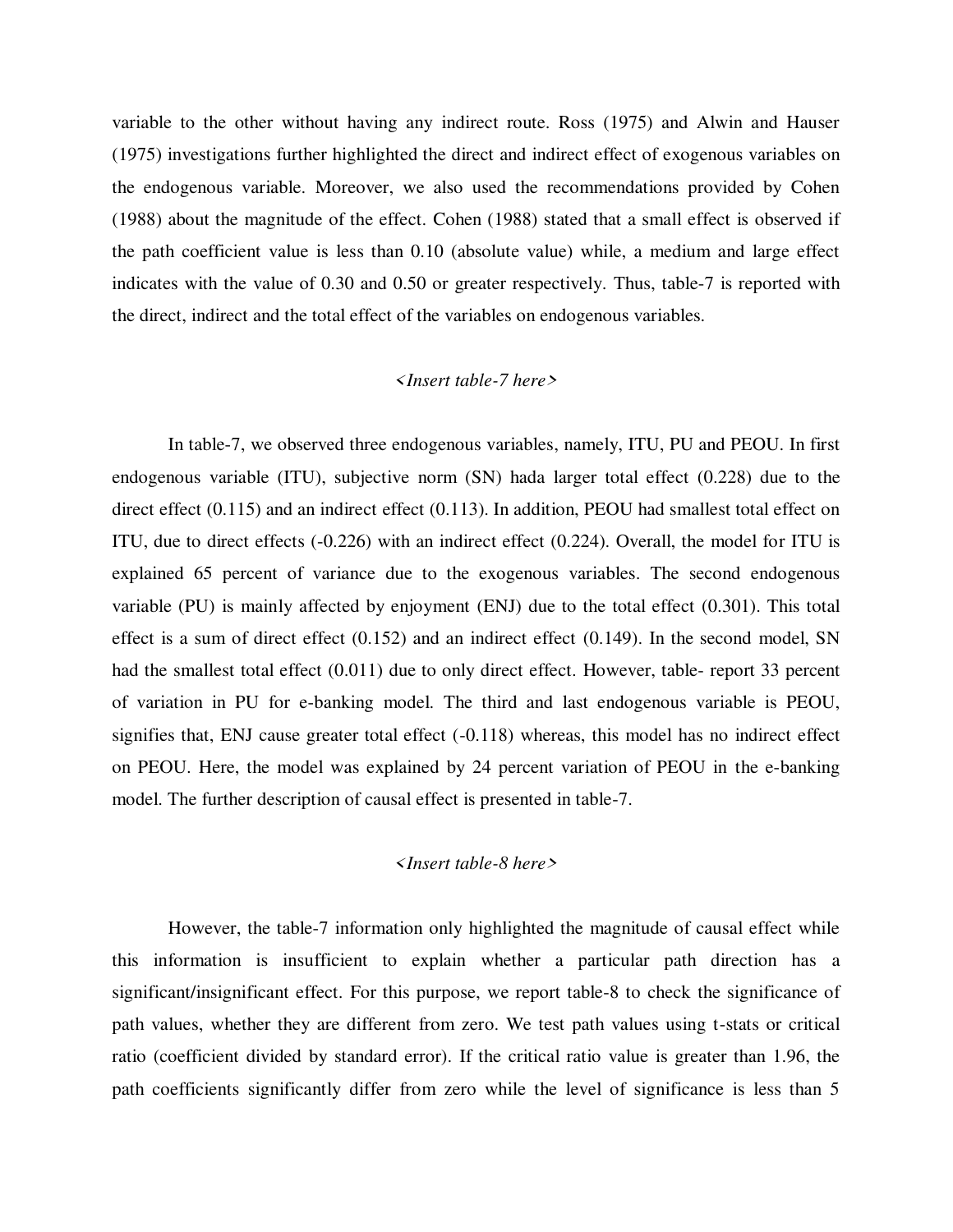percent. Therefore, table-8 depicts that, nine of thirteen path coefficients were found to be statistically significant. Overall, our findings conclude that PU and PEOU proved theirimportance in the TAM model to mediate the external factor relationship with the intention to use e-banking service in Pakistan. A summary of testing the hypotheses is also reported in table-9.

## *<Insert table-9 here>*

## **5. Conclusion and Discussion**

The mainobjective of this study is to investigate the intention to use e-banking service from non-users perspective. For this purpose, the study has employed TAM model which is further extended by introducing some new but relevant variables. These variables were extracted from the past empirical researches. Since the study is based on the TAM model which stated that the two beliefs PEOU and PU are the key constructs of one's behavioral intention to use (Davis, 1989). Therefore, we set our study hypotheses and found significant acceptability of the TAM model in the context of e-banking services. Moreover, results from fit indices and path analysis suggest that the TAM model is generally accepted to predict the intention of non-users towards e-banking service. Overall, the findings have supported nine hypotheses (H1, H3, H5, H6, H8, H9, H10, H11 and H12) out of thirteen.

 Consistent with the earlier studies on TAM model, we found that the intention to use ebanking service is mainly associated with PU and PEOU. It is further concluded that the SN, PU and PEOU direct effect are significant and hence the intentions by non-users of e-banking can be more useful in determining their intention to use the service. Therefore, our analysis suggests that the non-users of e-banking is likely to adoptthe service under the umbrella of positive influence received from their reference groups and the perception towards the effectiveness of ebanking. On the basis of the extended TAM model, the structural equation model for the intention to use has able to explained 65 percent of the variance in ITU e-banking by the nonusers of the service. In addition, our final model highlighted that perceived usefulness and perceived ease of use were able to partly mediate the relationship between intention to use ebanking service and the external factors. This result is contrary to Davis et.al. (1989) study, argued that PU and PEOU fully mediate the relationship between intention to use and the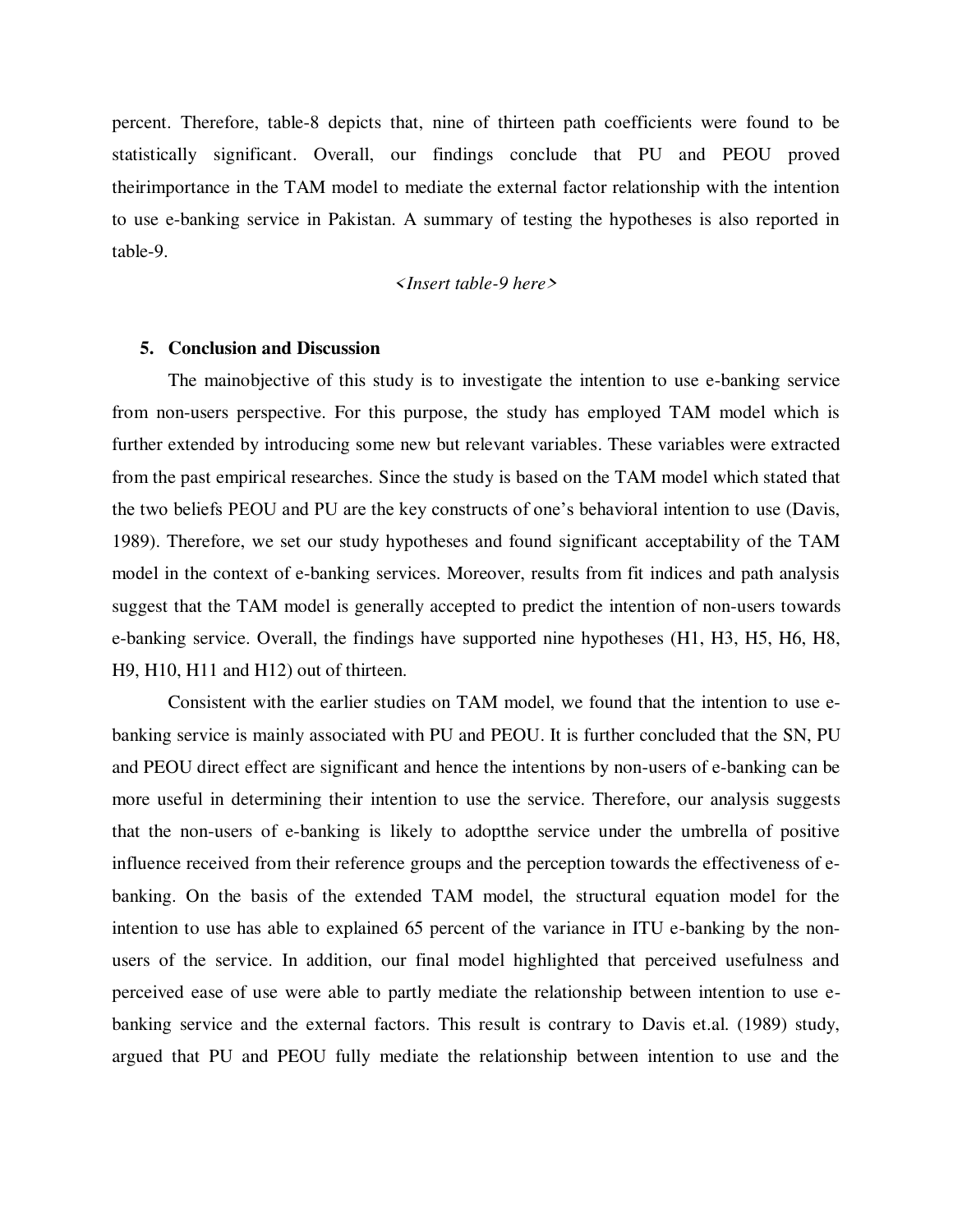external factors. However, Abbad (2011) investigation further provides the support of our results.

The number of issues and challenges are faced by the banking industry in the presence of intense market competition and technological advancement. This exerts fierce pressure on financial institutions to grab customer intention towards the services they offer. In this sense, reduction in cost and price of the services may reduce due to the market competition. At the same time, the requirement of banking services becomes necessary,especially in the remote areas in developing countries like Pakistan. This allows banking industry to adopt some new technological advancement for their potential customers, specifically those are still out of using e-banking.More logically, the new generation of customers are considered as they are familiar with the web-based services. They are also an intense user of internet based services due to their preferences, high expectations and the convenience offered by the technology. Therefore, the potential users of web-based service may target by banks while offering new technological applications in order to fulfill their banking needs. It is a due fact that the banking counter services still have its own importance and branch banking route can not be eliminated. But, the ebanking services may reduce or balance the pressure for financial institutions in the competitive environment. So, a mixed channel of banking service should be offered by the banks to compete customers demand. E-banking may also reduce walk-in rush of customers,which help them to facilitate the customers more convenient by giving them proper attention. Thus, banks should educate the walk-in customers to use e-banking because these customers may not be the user of this service. They should also notify the benefits of e-banking to the potential users, specifically non-users, so that the become a part of this service, which ultimately saved the customer time and money.

More precisely, financial institutions are required to pay attention to the factors that attain customer intention to use e-banking service. For this reason, our study has provided a direction for the financial institutions to re-shape their strategies in order to offer the service. This further required to design a comprehensive and user-friendly application to deliver the e-banking service. It is mandatory because potential users may have technological self-efficacy greater level only if they found e-banking applications are quite simple to use. We also certain that this study has successfully applied the TAM model that explain non-users intention to use e-banking.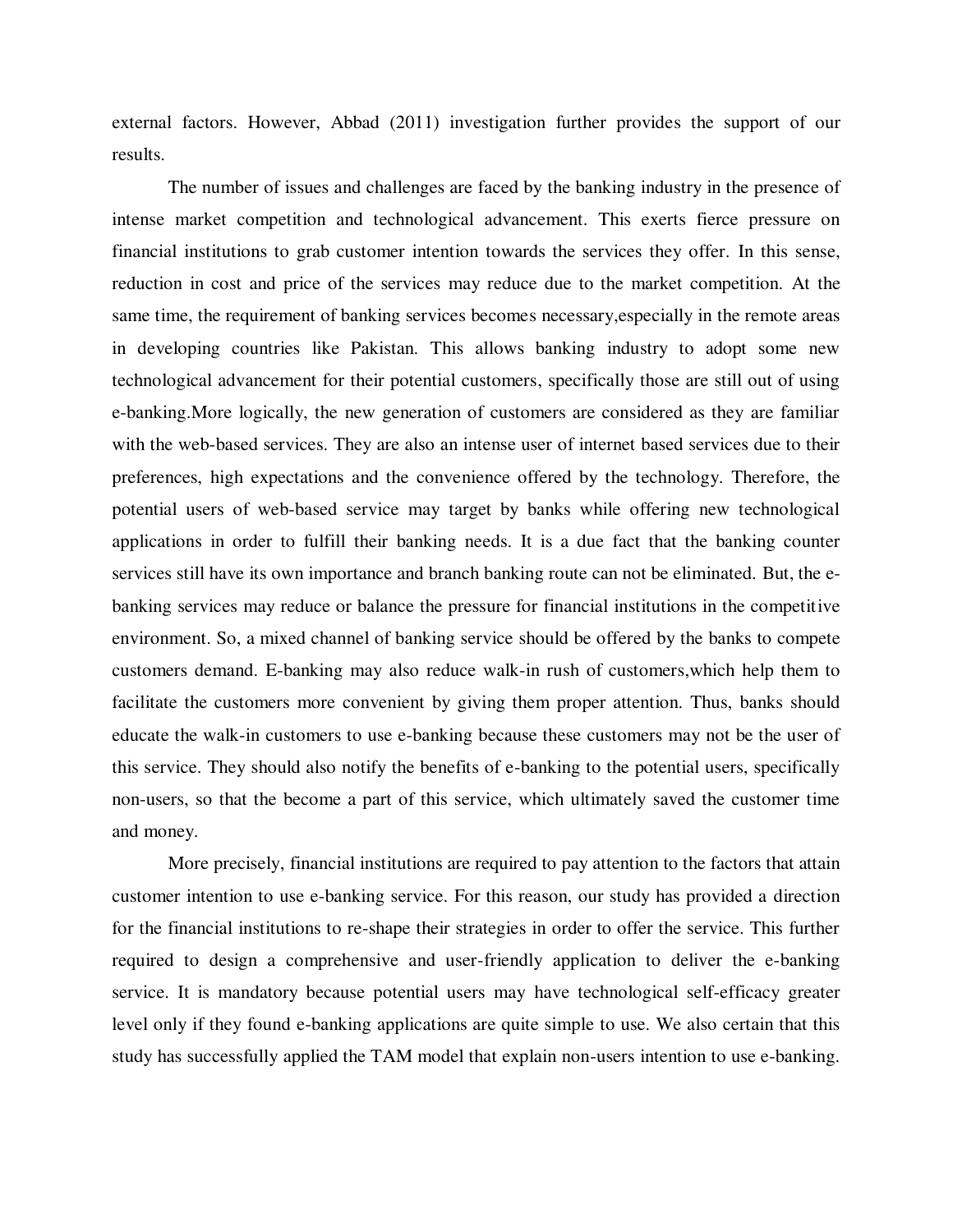Hence, bank managers and policy makers can use the findings of this study to provide the service.

Concerned with the theoretical contributions, this study provided a support to the TAM model beliefs that the PU and PEOU are the key determinants of technology usage acceptance. The study has also contributed to highlight some important antecedents of PU and PEOU in the TAM model. Due to our study objectives, the present study has targeted the non-users of ebanking as they may be a potential users of this service. Therefore, the findings of this study can be useful to lay a foundation for other TAM related studies. Additionally, we offer some managerial implications through the findings of our study in which bank managers can increase the number of e-banking users which in turn reduce costs and price.

Although, this empirical research has many useful and encouraging findings, but it suffers some limitations like other studies do. First, the study assessed only non-users perspective due to study objectives. So, future studies may include a comparative analysis between user and non-user perspective of e-banking service. Second, the study has conducted in the biggest city of Pakistan (Karachi), meaning that, the findings need intensive attention when generalized to other geographical locations. Third, this study is concluded with e-banking service only, so future studies can specifically target to other domains of technology acceptance, namely e-learning, e-commerce, e-government and e-customer relationship management. Fourth, respondents of this study provide self-reported measures, which further need to explore more items to determine their intentions to use e-banking.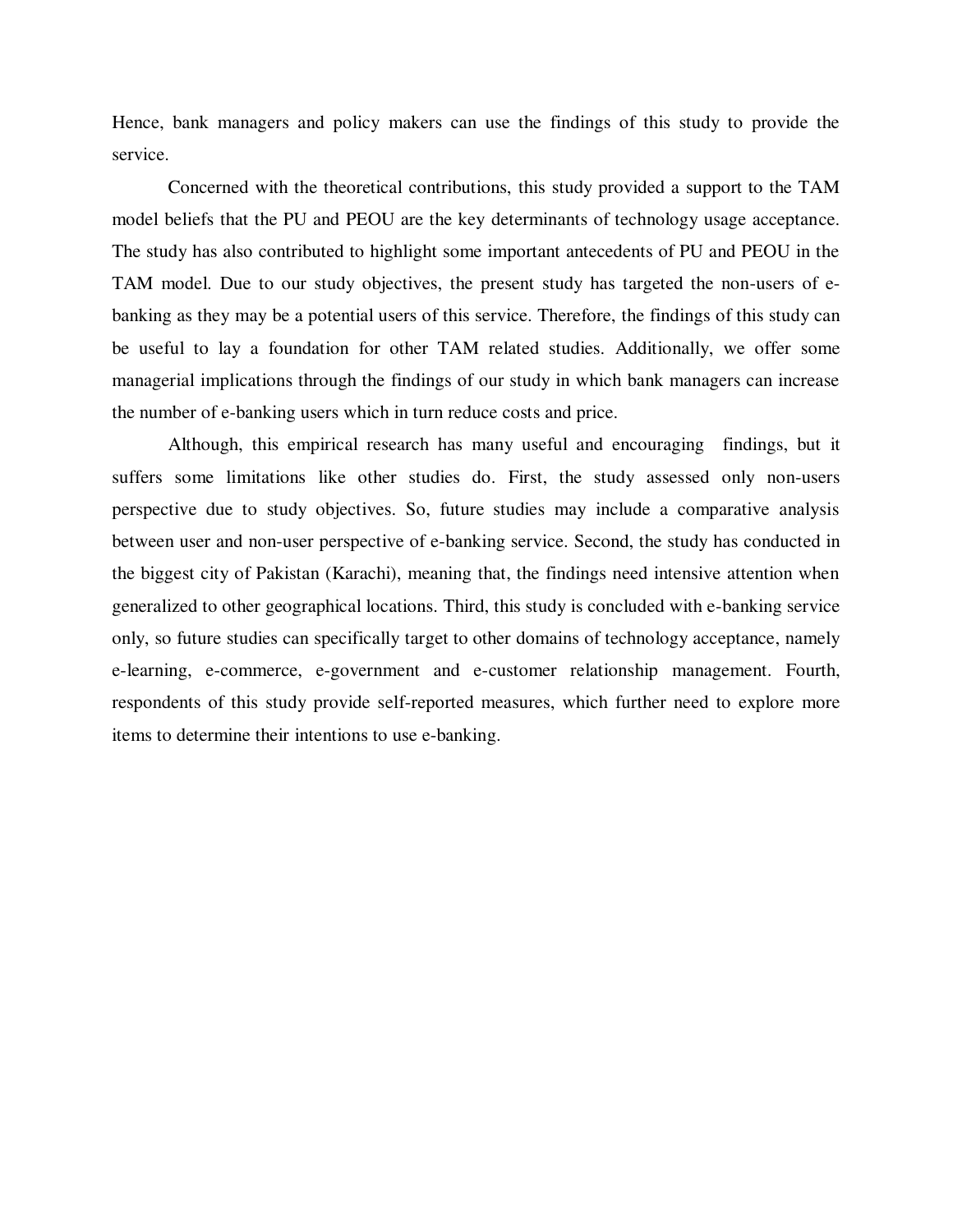## **References**

- Abbad, M., Abbad, R., & Saleh, M. (2011). Limitations of e-commerce in developing countries: Jordan case. *Education, Business and Society: Contemporary Middle Eastern Issues*, *4*(4), 280-291.
- Afshan, S., & Sharif, A. (2016). Acceptance of mobile banking framework in Pakistan. *Telematics and Informatics*, *33*(2), 370-387.
- Agarwal, R. and Prasad, J., 1999. Are individual differences germane to the acceptance of new information technologies? Decision Sciences, 30 (2), 361–391.
- Agarwal, R., Sambamurthy, V., and Stair, R., 2000. Research report: the evolving relationship between general and specific computer self-efficacy: an empirical assessment. Information Systems Research, *11*(4), 418–430.
- Ajzen, I. (1991). The theory of planned behavior. *Organizational behavior and human decision processes*, *50*(2), 179-211.
- Ajzen, I. and Fishbein, M., 1980. Understanding attitudes and predicting social behavior. Englewood Cliffs, NJ: Prentice Hall.
- Ajzen, I., 1985. From intention to actions: A theory of planned behavior. New York: Springer Verlag.
- Ali, M., & Chin-Hong, P. (2015). Factors affecting intention to use Islamic personal financing in Pakistan: Evidence from the modified TRA model. MPRA paper number. 66023, University library of Munich, Germany.
- Ali, M., & Raza, S. A. (2015). Factors affecting to select Islamic Credit Cards in Pakistan: The TRA Model.MPRA paper number. 64037, University library of Munich, Germany.
- Ali, M., & Raza, S. A. (2015). Measurement of Service Quality Perception and Customer Satisfaction in Islamic Banks of Pakistan: Evidence from Modified SERVQUAL Model. MPRA paper number. 64093, University library of Munich, Germany.
- Alwin, D. F., & Hauser, R. M. (1975). The decomposition of effects in path analysis. *American sociological review*, 37-47.
- Amin, H., Rahim Abdul Rahman, A., LaisonSondoh Jr, S., & Magdalene ChooiHwa, A. (2011). Determinants of customers' intention to use Islamic personal financing: The case of Malaysian Islamic banks. *Journal of Islamic Accounting and Business Research*, *2*(1), 22-42.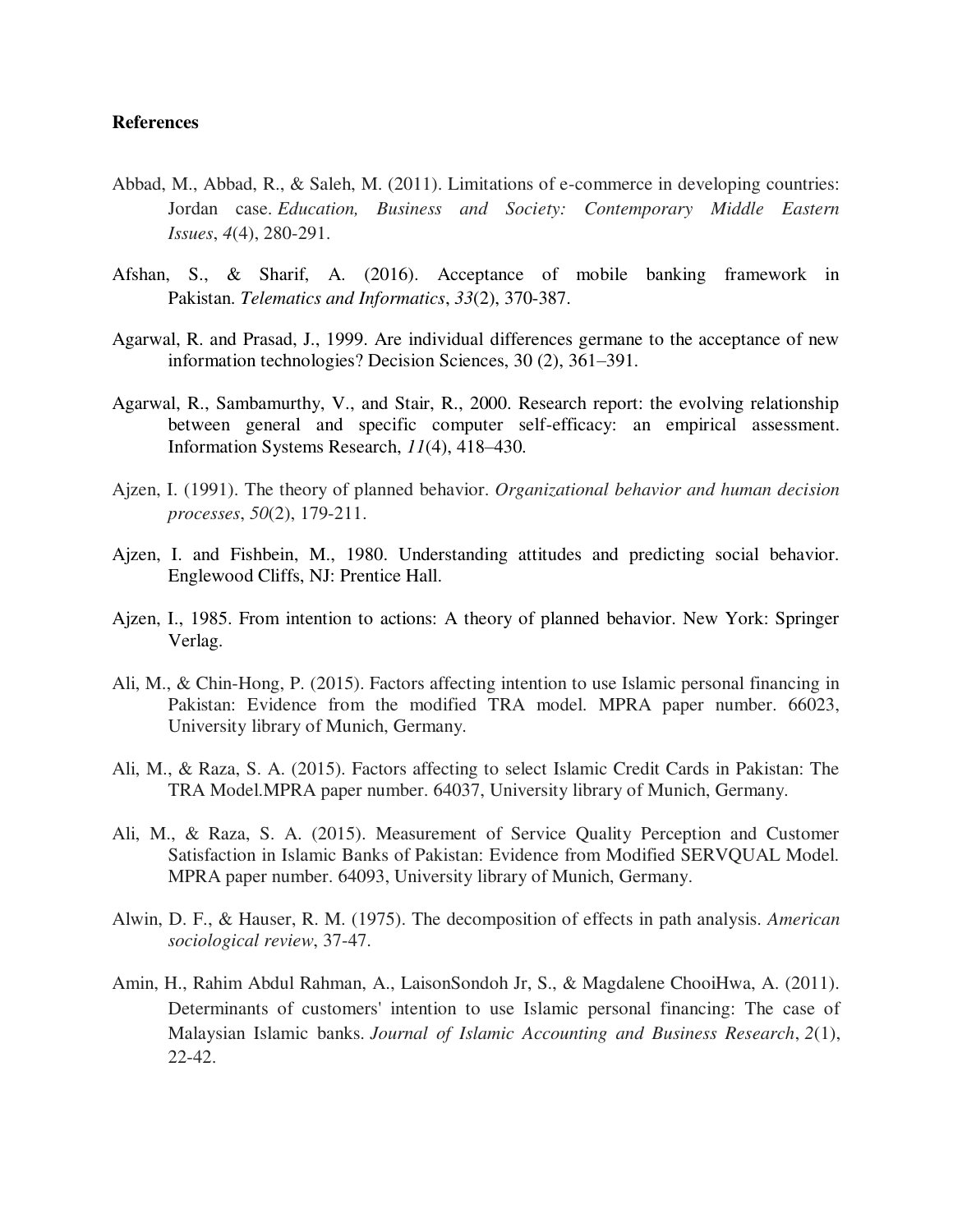- Anandarajan, M., Simmers, C., and Igbaria, M., 2000. An exploratory investigation of the antecedents and impact of Internet usage: an individual perspective. Behavior & Information Technology, *19*(1), 69–85.
- Bandura, A. (1997). *Self-efficacy: The exercise of control*. Macmillan.
- Bentler, P. M. (1990). Comparative fit indexes in structural models.*Psychological bulletin*, *107*(2), 238.
- Bradley, L., & Stewart, K. (2003). A Delphi study of Internet banking. *Marketing Intelligence & Planning*, *21*(5), 272-281.
- Byrne, B. M. (2013). *Structural equation modeling with AMOS: Basic concepts, applications, and programming*. Routledge.
- Chau, P. Y., & Hu, P. J. H. (2001). Information technology acceptance by individual professionals: A model comparison approach\*. *Decision Sciences*,*32*(4), 699-719.
- Chau, P. Y., & Hu, P. J. H. (2001). Information technology acceptance by individual professionals: A model comparison approach. *Decision Sciences*,*32*(4), 699-719.
- Cheng, T. E., Lam, D. Y., & Yeung, A. C. (2006). Adoption of internet banking: an empirical study in Hong Kong. *Decision support systems*, *42*(3), 1558-1572.
- Chong, A. Y. L., Darmawan, N., Ooi, K. B., & Lin, B. (2010). Adoption of 3G services among Malaysian consumers: an empirical analysis. *International Journal of Mobile Communications*, *8*(2), 129-149.
- Clarke, A., 1997. The structural and spatial impacts of bank mergers. Abstracts of the Association of American Geographers, Ft Worth, TX, 44–45.
- Cohen, S. (1988). Psychosocial models of the role of social support in the etiology of physical disease. *Health psychology*, *7*(3), 269.
- Compeau, D. R., & Higgins, C. A. (1995). Computer self-efficacy: Development of a measure and initial test. *MIS quarterly*, 189-211.
- Compeau, D.R. and Higgins, C.A., 1995a. Application of social cognitive theory to training for computer skills. *InformationSystems Research*, *6*(2), 118–143.
- Comrey, A. L., & Lee, H. B. (1992). Interpretation and application of factor analytic results. *Comrey AL, Lee HB. A first course in factor analysis*, *2*.
- Crane, D. B., &Bodie, Z. (1996). The transformation of banking. *Harvard Business Review*, *74*(2), 109-117.
- Cullen, R. (2001). Addressing the digital divide. *Online information review*,*25*(5), 311-320.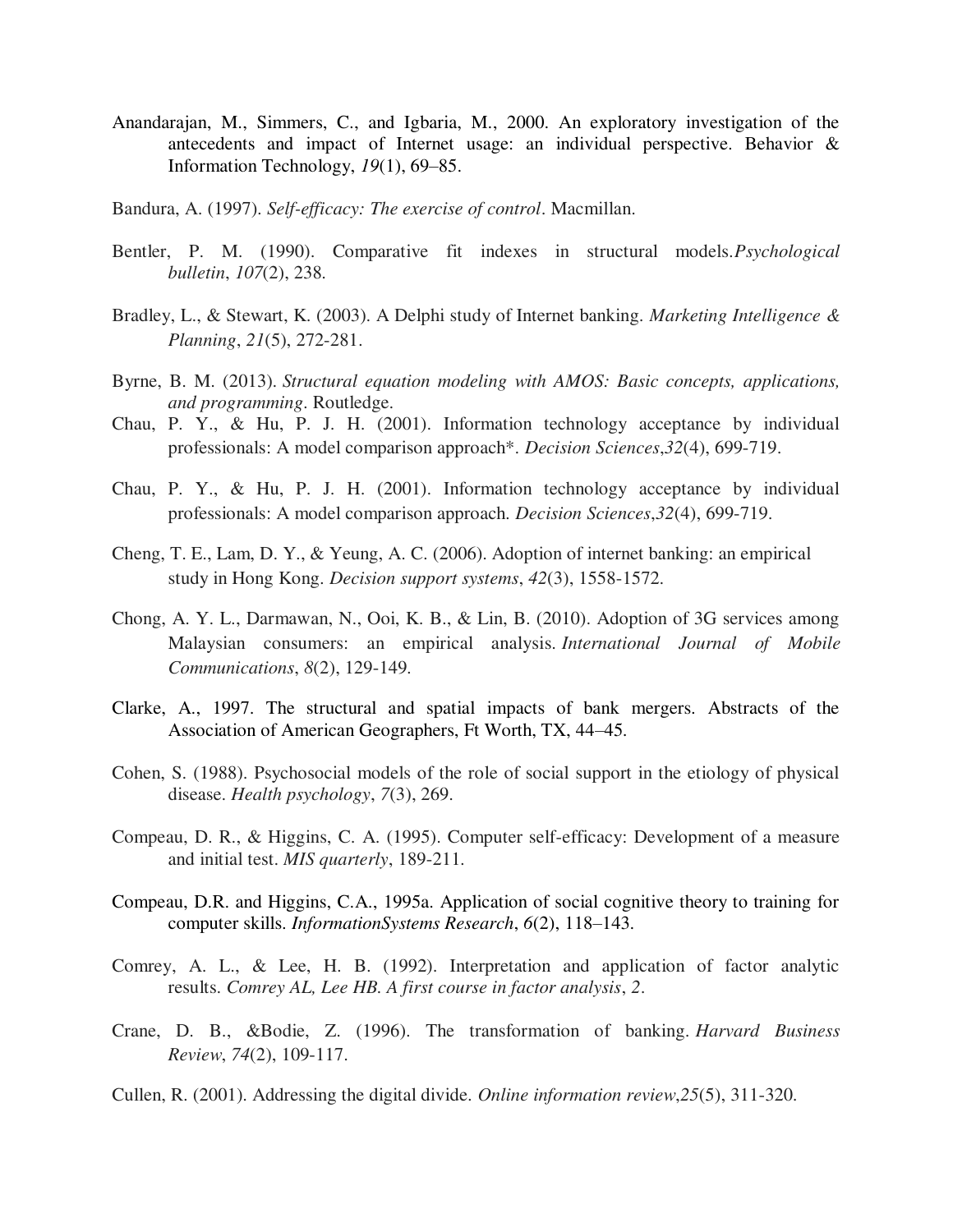- Daniel, E. (1999). Provision of electronic banking in the UK and the Republic of Ireland. *International Journal of bank marketing*, *17*(2), 72-83.
- Davis Jr, F. D. (1986). A technology acceptance model for empirically testing new end-user  *information systems: Theory and results* (Doctoral dissertation, Massachusetts Institute of Technology).
- Davis, F. D. (1989). Perceived usefulness, perceived ease of use, and user acceptance of information technology. *MIS quarterly*, 319-340.
- Davis, F., Bagozzi, R., and Warshaw, P., 1989. User acceptance of computer technology: a comparison of two theoretical models. Management Science, 35 (8), 982–1003.
- Davis, F., Bagozzi, R., and Warshaw, P., 1992. Extrinsic and intrinsic motivation to use computers in the workplace. Journal of Applied Social Psychology, 22 (14), 1111–1122.
- Doney, P.M. and Cannon, J.P., 1997. An examination of the nature of trust in buyer-seller relationships. *Journal of Marketing*, *61*(1), 35–51.
- Emory, C. W., & Cooper, D. R. (1991). Business Research Methods . Boston: Richard D. Irwin. *Inc*.
- Fauziah, Taib, M., Ramayah, T., & Abdul Razak, D. (2008). Factors influencing intention to use diminishing partnership home financing. *International Journal of Islamic and Middle Eastern Finance and Management*, *1*(3), 235-248.
- Fishbein, M., & Ajzen, I. (1975). *Belief, attitude, intention and behavior: An introduction to theory and research*.
- Gefen, D., 2003. TAM or just plain habit: a look at experienced online shoppers. Journal of End User Computing, *15*(3), 1–13.
- Gist, M. E., Schwoerer, C., & Rosen, B. (1989). Effects of alternative training methods on self efficacy and performance in computer software training.*Journal of applied psychology*, *74*(6), 884.
- Gopalakrishnan, S., Wischnevsky, J. D., &Damanpour, F. (2003). A multilevel analysis of factors influencing the adoption of Internet banking. *Engineering Management, IEEE Transactions on*, *50*(4), 413-426.
- Gorbacheva, E., Niehaves, B., Plattfaut, R., & Becker, J. (2011, June). Acceptance and use of internet banking: a digital divide perspective. In *ECIS*.
- Gounaris, S. P., &Koritos, C. D. (2008). Using the extended innovation attributes framework and consumer personal characteristics as predictors of internet banking adoption. *Journal of Financial Services Marketing*, *13*(1), 39-51.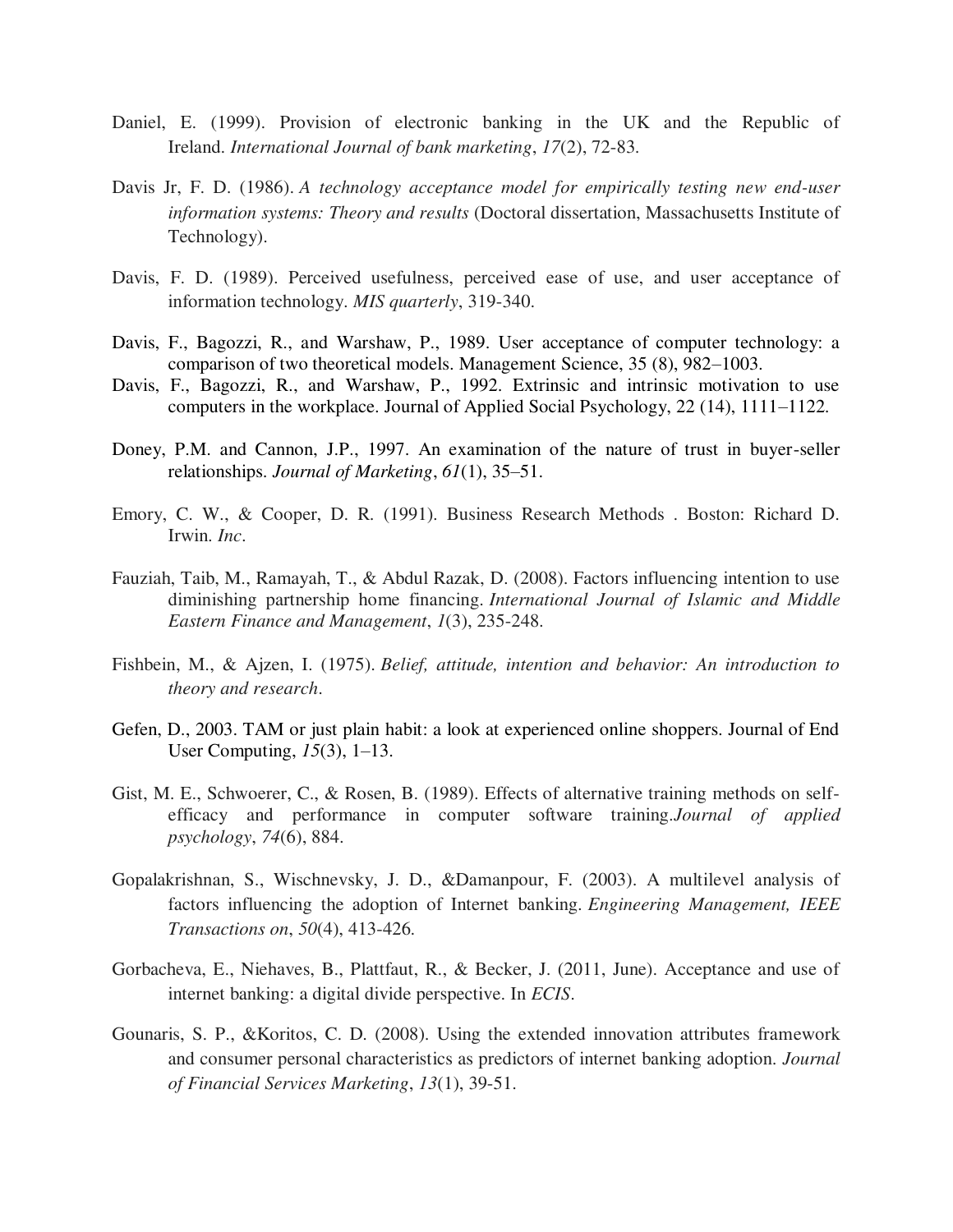- Hackbarth, G., Grover, V., and Yi, M., 2003. Computer playfulness and anxiety: positive and negative mediators of the system experience effect on perceived ease of use. Information and Management, *40*(3), 221–232.
- Hair, J. F., Anderson, R. E., Tatham, R. L., & William, C. (1998). Black (1998), Multivariate data analysis.
- Hair, J. F., Black, W. C., Babin, B. J., Anderson, R. E., &Tatham, R. L. (2006). *Multivariate data analysis* (Vol. 6). Upper Saddle River, NJ: Pearson Prentice Hall.
- Harrison, A. and Rainer, R., 1992. The influence of individual differences on skill in end-user computing. Journal of Management Information Systems, 9 (1), 93–111.
- Ho, C. T. B., & Lin, W. C. (2010). Measuring the service quality of internet banking: scale development and validation. *European Business Review*, *22*(1), 5-24.
- Hong, W., Thong, J. Y., &Wai-Man Wong, K. Y. T. (2002). Determinants of user acceptance of digital libraries: an empirical examination of individual differences and system characteristics. *Journal of Management Information Systems*, *18*(3), 97-124.
- Howcroft, B., Hamilton, R., & Hewer, P. (2002). Consumer attitude and the usage and adoption of home-based banking in the United Kingdom.*International journal of bank marketing*, *20*(3), 111-121.
- Hsu, M. H., & Chiu, C. M. (2004). Internet self-efficacy and electronic service acceptance. *Decision support systems*, *38*(3), 369-381.
- Hussain Chandio, F., Irani, Z., Abbasi, M. S., &Nizamani, H. A. (2013). Acceptance of online banking information systems: an empirical case in a developing economy. *Behaviour& Information Technology*, *32*(7), 668-680.
- Igbaria, M., &Iivari, J. (1995). The effects of self-efficacy on computer usage.*Omega*, *23*(6), 587-605.
- Igbaria, M., et al., 1997. Personal computing acceptance factors in small firms: a structure equation model. MIS Quarterly, *21*(2), 279–305.
- Igbaria, M., Gamers, T., and Davis, G., 1995. Testing the determinants of micro-computer usage via a structural equation model. Journal of Management Information Systems, *11*(4), 87– 114.
- Jo Black, N., Lockett, A., Ennew, C., Winklhofer, H., &McKechnie, S. (2002). Modelling consumer choice of distribution channels: an illustration from financial services. *International Journal of Bank Marketing*, *20*(4), 161-173.
- Kaiser, H. F. (1974). An index of factorial simplicity. *Psychometrika*, *39*(1), 31-36.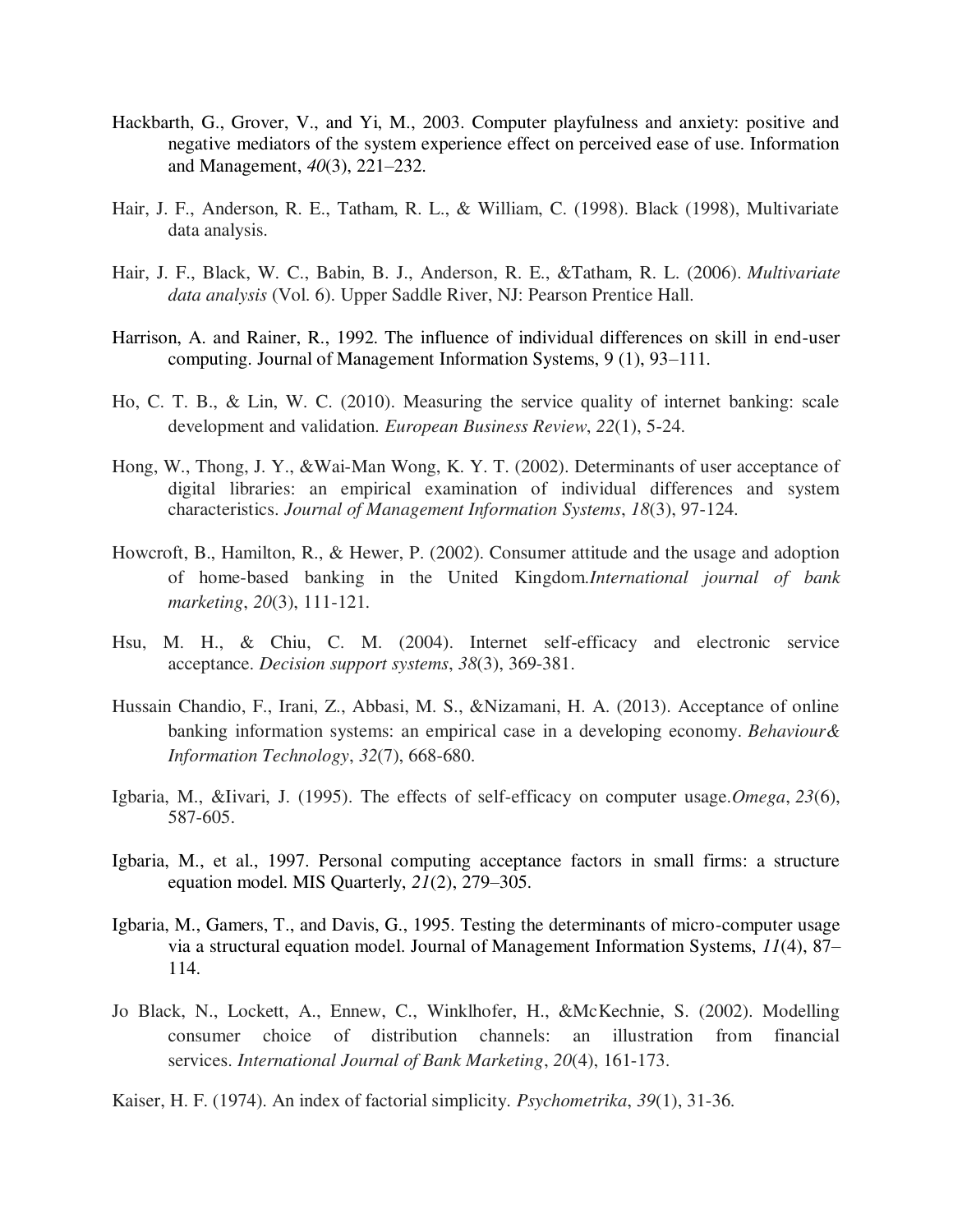- Kesharwani, A., & Singh Bisht, S. (2012). The impact of trust and perceived risk on internet banking adoption in India: An extension of technology acceptance model. *International Journal of Bank Marketing*, *30*(4), 303-322.
- Khan, S. (2009), Adoption Issues of Internet banking in Pakistani's Firm, Lulea Institue of Technology, 1-100.
- Kolodinsky, J. M., Hogarth, J. M., &Hilgert, M. A. (2004). The adoption of electronic banking technologies by US consumers. *International Journal of Bank Marketing*, *22*(4), 238-259.
- Lee, Y., 2006. An empirical investigation into factors influencing the adoption of an e-learning system. Online Information Review, *30*(5), 517–541.
- Lewis, W., Agarwal, R., &Sambamurthy, V. (2003). Sources of influence on beliefs about information technology use: an empirical study of knowledge workers. *MIS quarterly*, 657-678.
- Liao, Z. and Cheung, Z., 2001. Internet-based e-shopping and consumer attitudes: an empirical study. Information and Management, *38*(5), 299–306.
- Liao, Z., & Cheung, M. T. (2002). Internet-based e-banking and consumer attitudes: an empirical study. *Information & Management*, *39*(4), 283-295.
- Lin, H. F. (2006). Understanding behavioral intention to participate in virtual communities. *CyberPsychology& Behavior*, *9*(5), 540-547.
- Malhotra, P., & Singh, B. (2010). An analysis of Internet banking offerings and its determinants in India. *Internet Research*, *20*(1), 87-106.
- Marakas, G. M., Yi, M. Y., & Johnson, R. D. (1998). The multilevel and multifaceted character of computer self-efficacy: Toward clarification of the construct and an integrative framework for research. *Information systems research*, *9*(2), 126-163.
- Mathieson, K., Peacock, E., & Chin, W. W. (2001). Extending the technology acceptance model: the influence of perceived user resources. *ACM SigMIS Database*, *32*(3), 86-112.
- Mayer, R. C., Davis, J. H., &Schoorman, F. D. (1995). An integrative model of organizational trust. *Academy of management review*, *20*(3), 709-734.
- McKnight, D.H., Choudhury, V., and Kacmar, C., 2002. Developing and validating trust measures for e-commerce: an integrative typology. *Information systems research*, *13*(3), 334–359.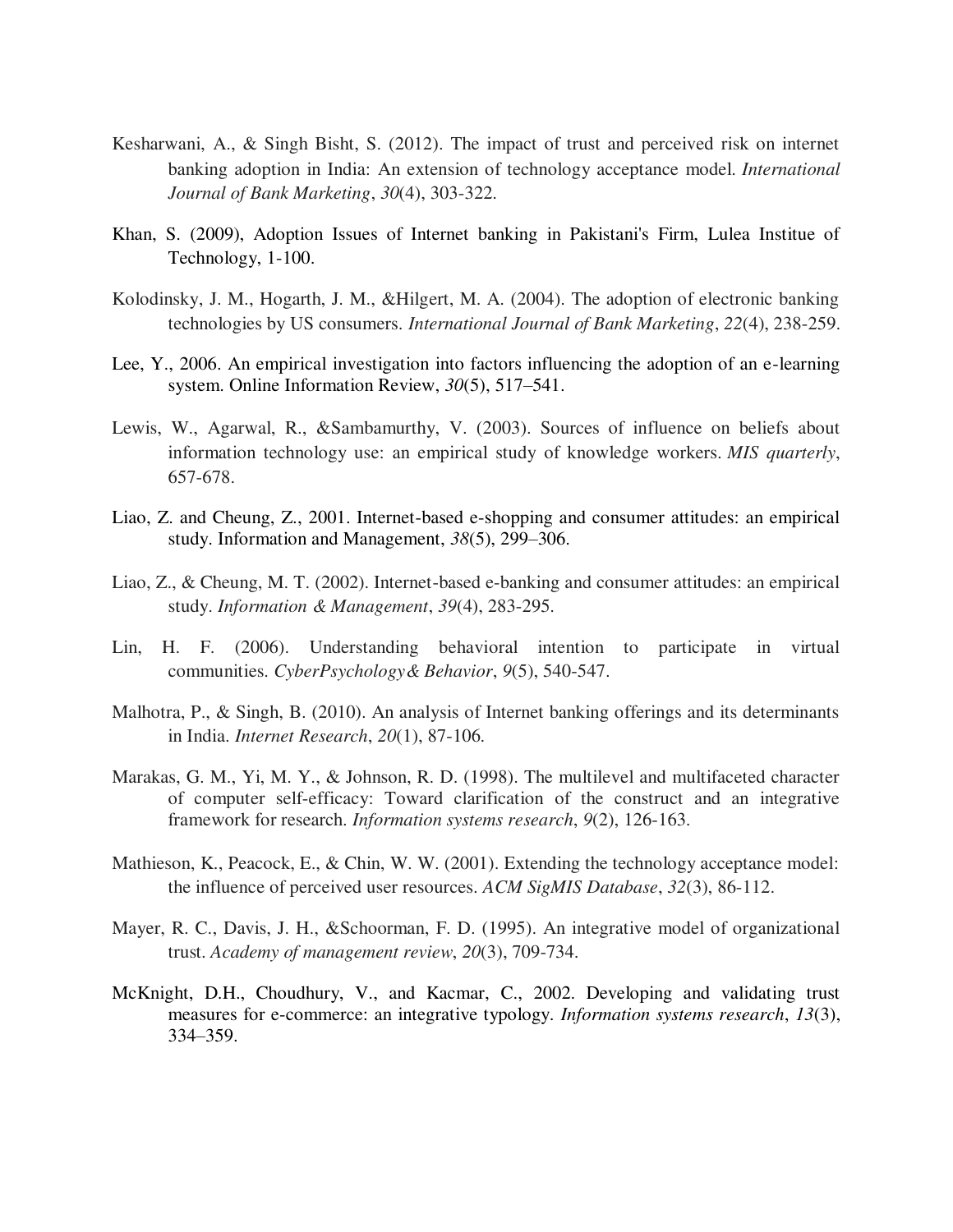- Mirza, A. P., Wallstrom, A., Beheshti, M. H., &Mirza, O. P. (2009). Internet banking service adoption: private bank versus governmental bank. *Journal of Applied Sciences*, *9*(24), 4206-4214.
- Mols, N. P. (1999). The Internet and the banks' strategic distribution channel decisions. *International Journal of Bank Marketing*, *17*(6), 295-300.
- Moon, J. W., & Kim, Y. G. (2001). Extending the TAM for a World-Wide-Web context. *Information & management*, *38*(4), 217-230.
- Morgan, R.M. and Hunt, S.D., 1994. The commitment-trust theory of relationship marketing. *Journal-of-Marketing*, *58*(3), 20–38.
- Nasri, W. (2011). Factors influencing the adoption of internet banking in Tunisia. *International Journal of Business and Management*, *6*(8), p143.
- Nui Polatoglu, V., &Ekin, S. (2001). An empirical investigation of the Turkish consumers' acceptance of Internet banking services. *International journal of bank marketing*, *19*(4), 156-165.
- Nunnally, J. (1978). Psychometric methods.
- Ong, C. and Lai, J., 2006. Gender differences in perceptions and relationships among dominants of e-learning acceptance. *Computers in Human Behavior*, *22*(5), 816–829.
- Ong, C. S., Lai, J. Y., & Wang, Y. S. (2004). Factors affecting engineers' acceptance of asynchronous e-learning systems in high-tech companies.*Information& management*, *41*(6), 795-804.
- Pikkarainen, T., Pikkarainen, K., Karjaluoto, H., &Pahnila, S. (2004). Consumer acceptance of online banking: an extension of the technology acceptance model. *Internet research*, *14*(3), 224-235.
- Ramayah, T., &Suki, N. M. (2006). Intention to use mobile PC among MBA students: implications for technology integration in the learning curriculum.*UNITAR e- Journal*, *1*(2), 1-10.
- Raza, S. A., & Hanif, N. (2013). Factors affecting internet banking adoption among internal and external customers: a case of Pakistan. *International Journal of Electronic Finance*, *7*(1), 82-96.
- Riemenschneider, C. K., Harrison, D. A., &Mykytyn, P. P. (2003). Understanding IT adoption decisions in small business: integrating current theories. *Information & Management*, *40*(4), 269-285.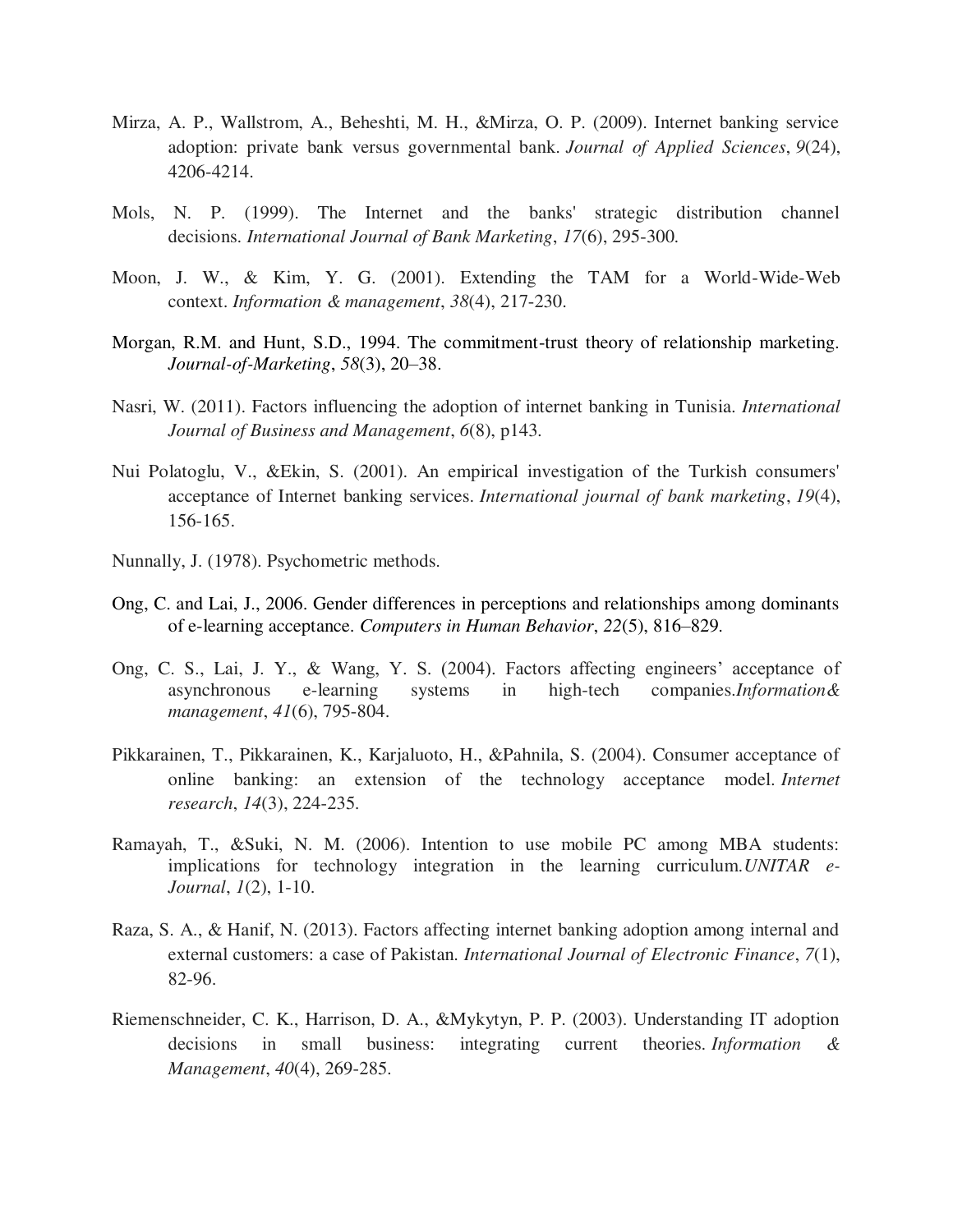- Roca, J. C., Chiu, C. M., &Martínez, F. J. (2006). Understanding e-learning continuance intention: An extension of the Technology Acceptance Model.*International Journal of human-computer studies*, *64*(8), 683-696.
- Rogers Everett, M. (1995). Diffusion of innovations. *New York*.
- Ross, R. D. (1975). Direct, Indirect, and Spurious Effects: Comments on" Causal Analysis of Interorganizational Relations".
- Safeena, R., Date, H., &Kammani, A. (2011). Internet Banking Adoption in an Emerging Economy: Indian Consumer's Perspective. *Int. Arab J. e-Technol.*,*2*(1), 56-64.
- Shah Alam, S., Khatibi, A., SolucisSanthapparaj, A., &Talha, M. (2007). Development and prospects of internet banking in Bangladesh.*Competitiveness Review: An International Business Journal*, *17*(1/2), 56-66.
- Shaikh, A. A., &Karjaluoto, H. (2015). Mobile banking adoption: A literature review. *Telematics and Informatics*, *32*(1), 129-142.
- Sharif Abbasi, M., Hussain Chandio, F., Fatah Soomro, A., & Shah, F. (2011). Social influence, voluntariness, experience and the internet acceptance: An extension of technology acceptance model within a south-Asian country context. *Journal of Enterprise Information Management*, *24*(1), 30-52.
- Speier, C. and Venkatesh, V., 2002. The hidden minefields in the adoption of sales force automation technologies. Journal of Marketing, 65 (1), 98–111.
- Sun, H., & Zhang, P. (2006). The role of moderating factors in user technology acceptance. *International Journal of Human-Computer Studies*, *64*(2), 53-78.
- Taylor, S., & Todd, P. A. (1995). Understanding information technology usage: A test of competing models. *Information systems research*, *6*(2), 144-176.
- Teo, T. S., &Pok, S. H. (2003). Adoption of WAP-enabled mobile phones among Internet users. *Omega*, *31*(6), 483-498.
- Teo, T., Lim, V., and Lai, R., 1999. Intrinsic and extrinsic motivation in Internet usage. Omega International Journal of Management, *27*(1), 25–37.
- Venkatesh, V., &Bala, H. (2008). Technology acceptance model 3 and a research agenda on interventions. *Decision sciences*, *39*(2), 273-315.
- Venkatesh, V., & Davis, F. D. (2000). A theoretical extension of the technology acceptance model: Four longitudinal field studies. *Management science*, *46*(2), 186-204.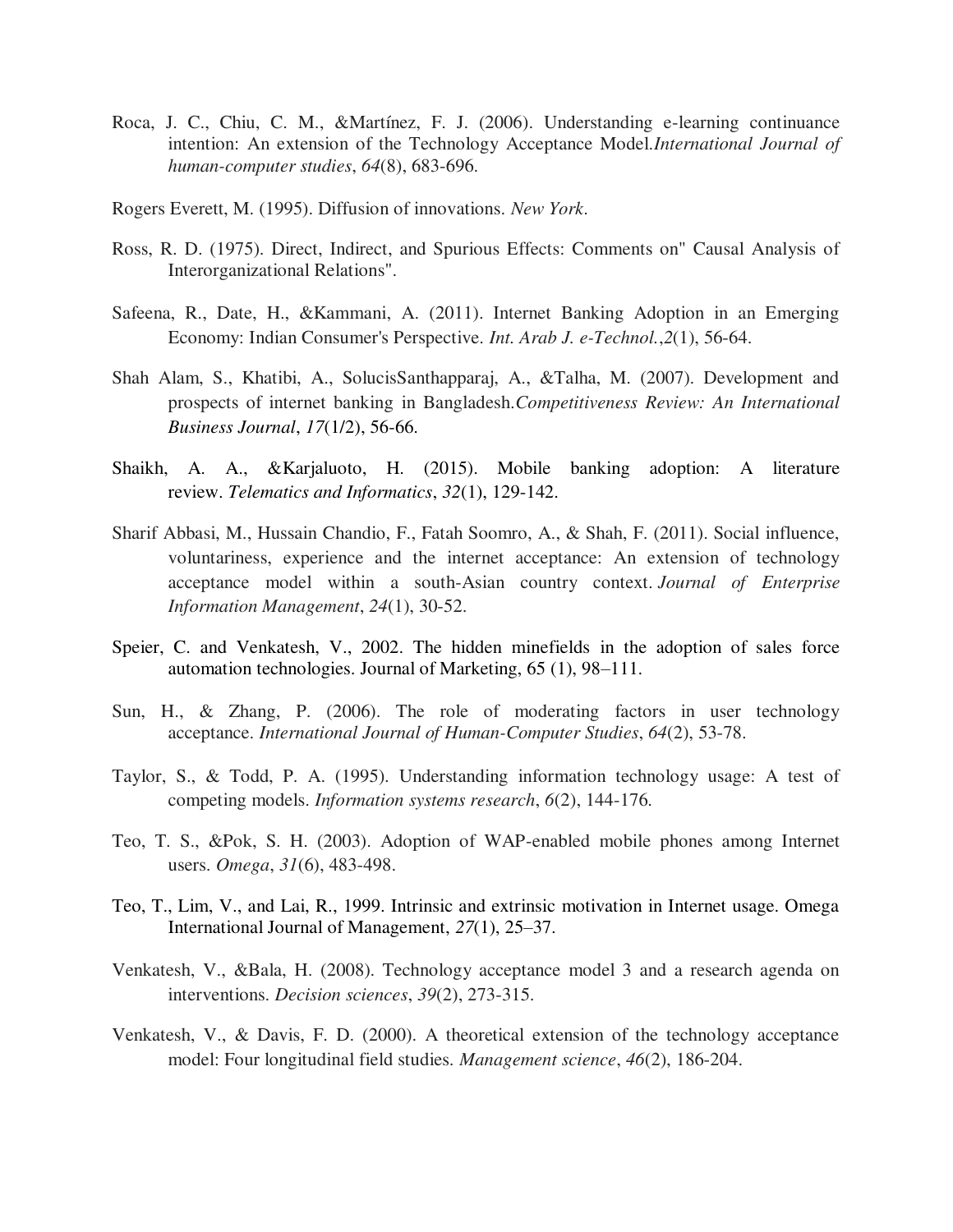- Venkatesh, V., 2000. Determinants of perceived ease of use: integrating control, intrinsic motivation, and emotion into the technology acceptance model. *Information Systems Research*, *11*(4), 342–365.
- Venkatesh, V., *et al*., 2003. User acceptance of information technology: toward a unified view. *MIS Quarterly*, *27*(3), 425–478.
- Wang, Y. S., Wang, Y. M., Lin, H. H., & Tang, T. I. (2003). Determinants of user acceptance of Internet banking: an empirical study. *International Journal of service industry management*, *14*(5), 501-519.
- Yi, M.Y. and Hwang, Y., 2003. Predicting the use of webbased information systems: self efficacy, enjoyment, learning goal orientation, and the technology acceptance model. *International Journal of Human-Computer Studies*, *59*(4), 431–449.
- Zmud, R., 1979. Individual differences and MIS success: a review of the empirical literature. Management Science, *25*(10), 966–979.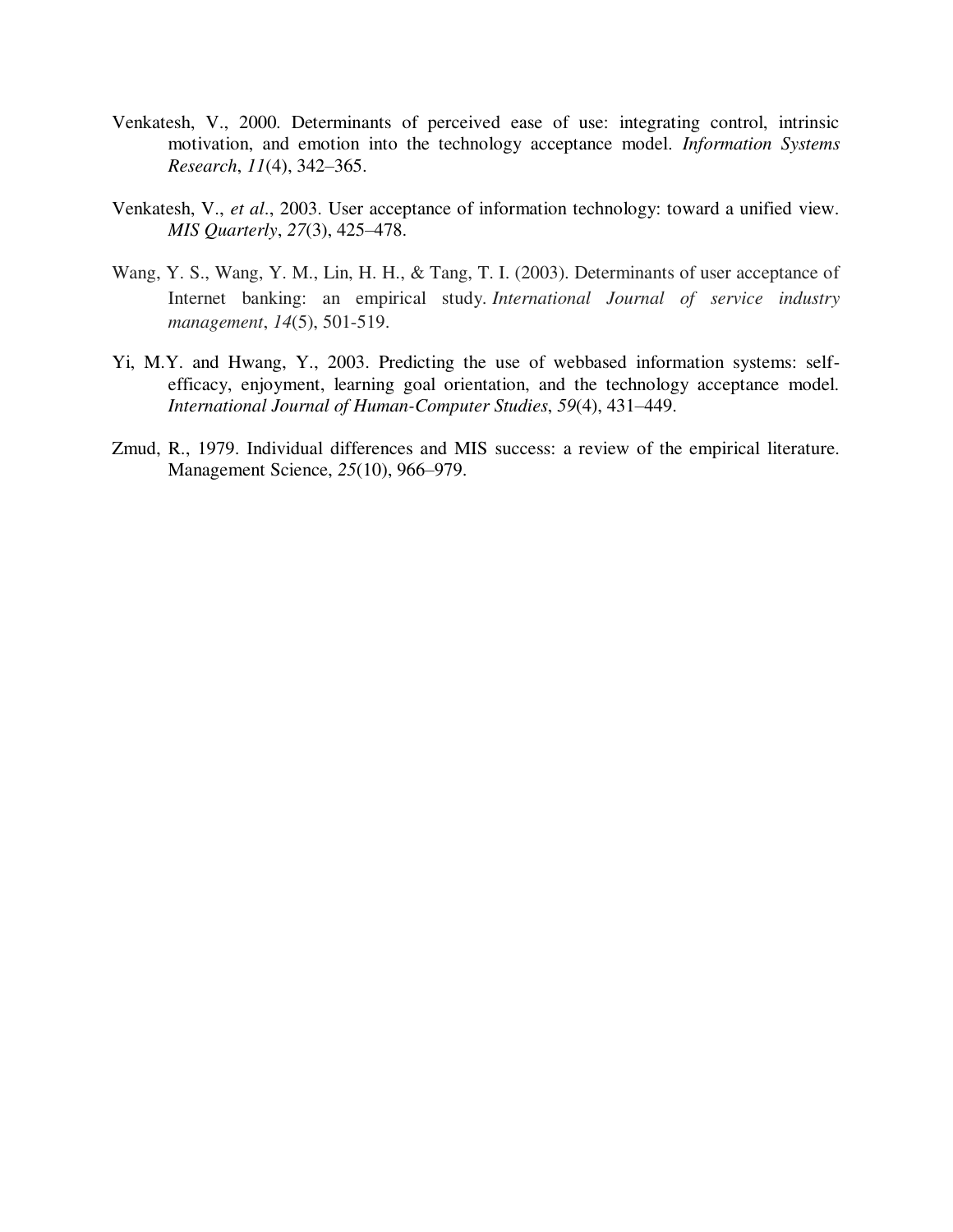# **Appendix-1**



## **Fig-1: E-Banking Composition in FY14 (volume)**

*Source: State bank of Pakistan annual report (2014)*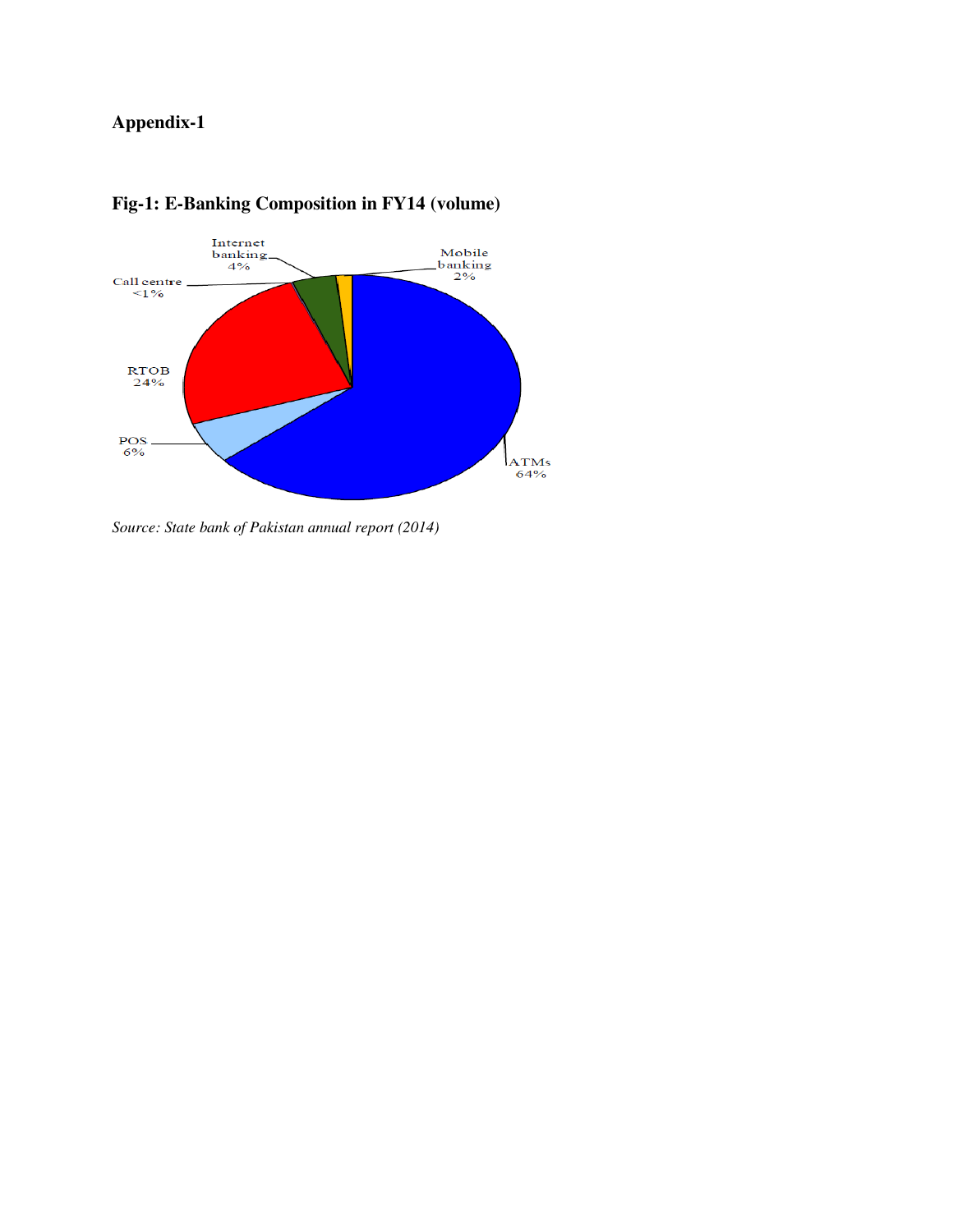

**Fig-2: Proposed model for e-banking acceptance** 

*Source: Author's construction*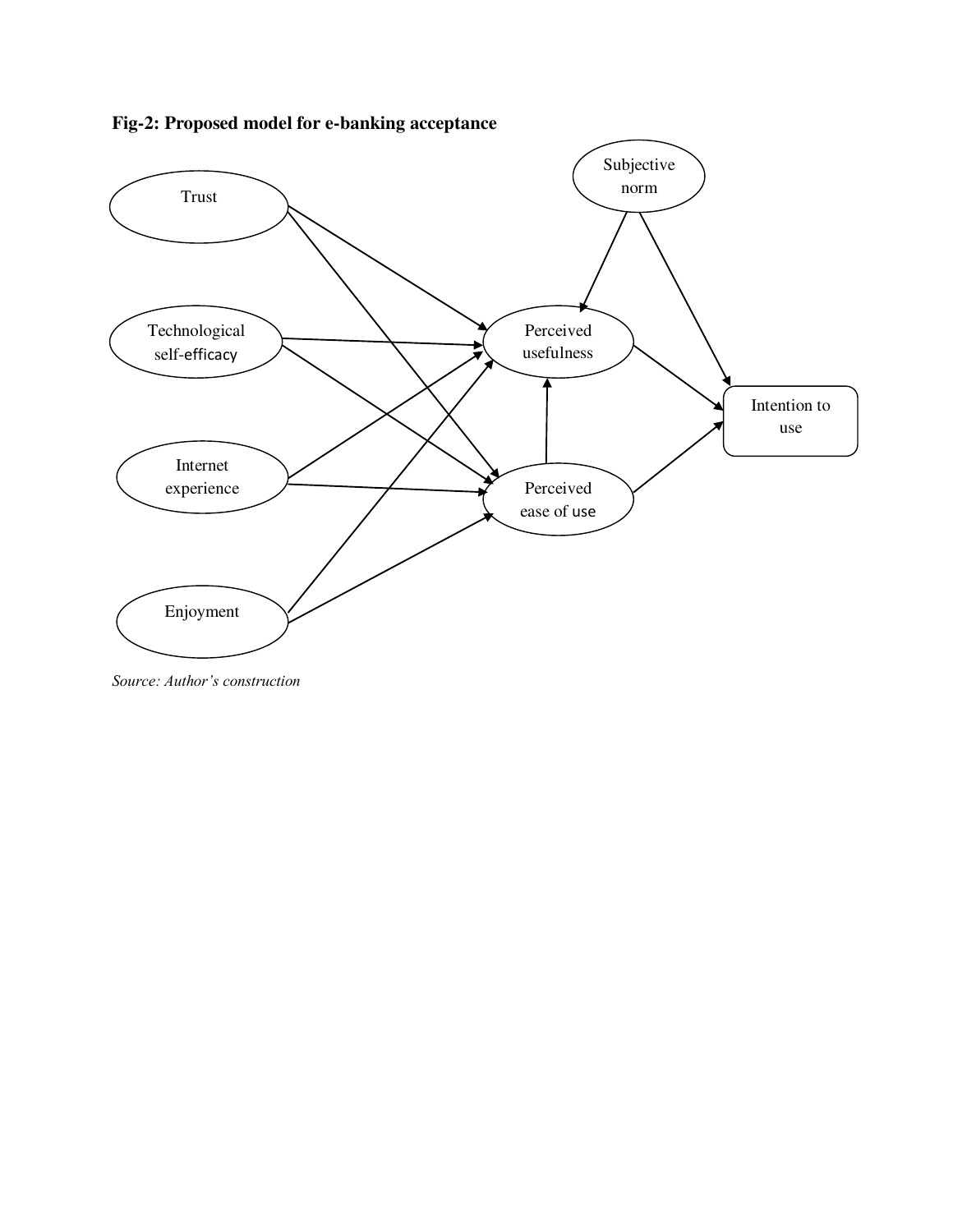# **Appendix-2**

**Table-1 Profile of respondents** 

| Demographic items             | Frequency | Percentile |
|-------------------------------|-----------|------------|
| <b>Gender</b>                 |           |            |
| Male                          | 281       | 68%        |
| Female                        | 131       | 32%        |
| <b>Marital status</b>         |           |            |
| Single                        | 235       | 57%        |
| Married                       | 177       | 43%        |
| Age                           |           |            |
| Less than 20                  | 23        | 6%         |
| $20 - 30$                     | 121       | 29%        |
| $31 - 40$                     | 144       | 35%        |
| $41 - 50$                     | 105       | 25%        |
| 50 and above                  | 19        | 5%         |
| <b>Education level</b>        |           |            |
| Primay school                 | 17        | 4%         |
| Secondary school              | 88        | 21%        |
| Graduate                      | 168       | 41%        |
| Postgraduate                  | 72        | 17%        |
| Diploma                       | 67        | 16%        |
| Occupation                    |           |            |
| <b>Business man</b>           | 113       | 27%        |
| Private employee              | 188       | 46%        |
| Government employee           | 32        | 8%         |
| Student                       | 79        | 19%        |
| Place of internet usage       |           |            |
| At work                       | 138       | 33%        |
| At home                       | 169       | 41%        |
| At internet café              | 22        | 5%         |
| At school/university          | 83        | 20%        |
| <b>Experience of internet</b> |           |            |
| less than 1 year              | 25        | 6%         |
| 1 to 2 years                  | 54        | 13%        |
| 3 to 4 years                  | 147       | 36%        |
| 5 or above                    | 186       | 45%        |

*Source: Author estimation*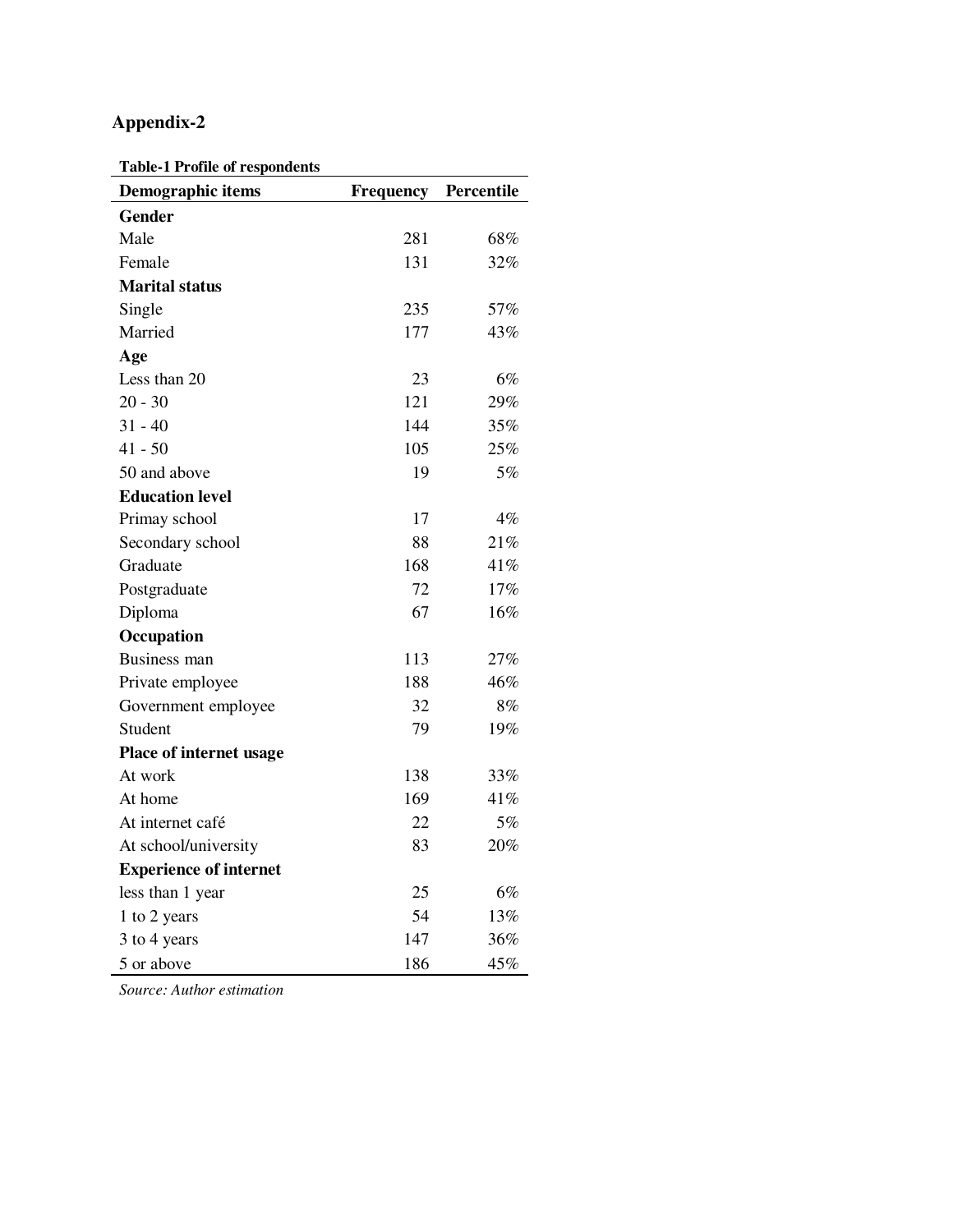| Table-2- Results of Fellability analysis |                |                  |  |  |  |
|------------------------------------------|----------------|------------------|--|--|--|
| <b>Variables</b>                         | <b>Items</b>   | Cronbach's alpha |  |  |  |
| PU                                       | 5              | 0.83             |  |  |  |
| <b>TR</b>                                |                | 0.76             |  |  |  |
| <b>ITU</b>                               | 4              | 0.75             |  |  |  |
| <b>TSE</b>                               |                | 0.76             |  |  |  |
| <b>PEOU</b>                              | 5              | 0.70             |  |  |  |
| SN                                       | 3              | 0.65             |  |  |  |
| IE                                       | $\overline{2}$ | 0.76             |  |  |  |
| <b>ENJ</b>                               | 3              | 0.61             |  |  |  |
| Overall                                  | 33             | 0.63             |  |  |  |

**Table-2- Results of reliability analysis** 

*Source: Authors estimation* 

| Table-3-Results of KMO and Bartlett's test |          |
|--------------------------------------------|----------|
| KMO measure of sampling adequacy           | 0.75     |
| Bartlett's test of sphericity approx chi-  |          |
| square                                     | 3302.829 |
| Degree of freedom                          | 528      |
| Probability                                | (0.000)  |

*Source: Authors estimation*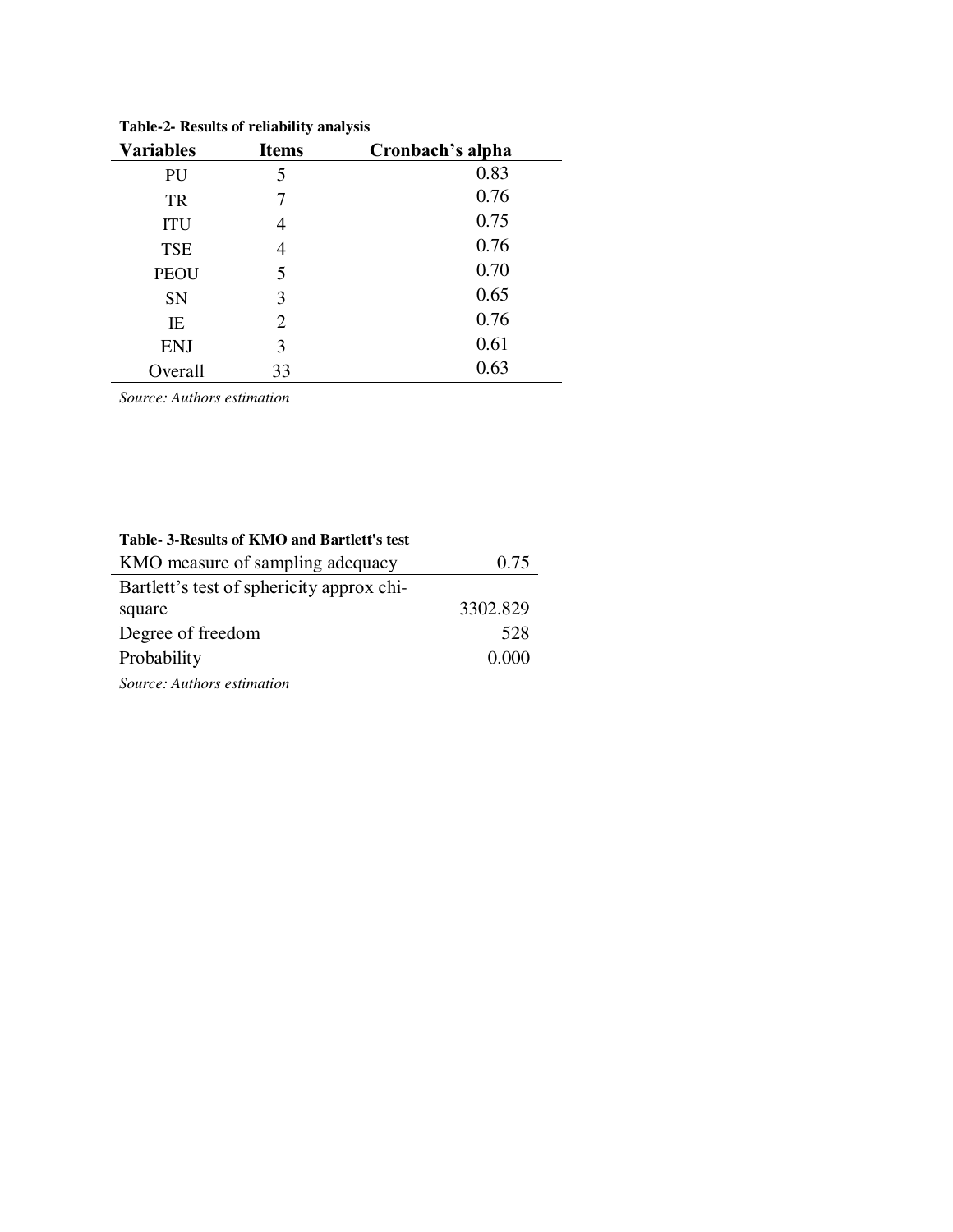|                   |                         |                  |                     | <b>Factor loadings</b>         |                             |                    |          |                      |
|-------------------|-------------------------|------------------|---------------------|--------------------------------|-----------------------------|--------------------|----------|----------------------|
| Items             | Perceived<br>usefulness | Trust            | Intention<br>to use | Technological<br>self-efficacy | Perceived<br>ease of<br>use | Subjective<br>norm | Internet | experience Enjoyment |
| PU1               | 0.77                    |                  |                     |                                |                             |                    |          |                      |
| PU <sub>2</sub>   | 0.69                    |                  |                     |                                |                             |                    |          |                      |
| PU3               | 0.72                    |                  |                     |                                |                             |                    |          |                      |
| PU4               | 0.83                    |                  |                     |                                |                             |                    |          |                      |
| PU <sub>5</sub>   | 0.82                    |                  |                     |                                |                             |                    |          |                      |
| TR1               |                         |                  |                     |                                |                             |                    |          |                      |
| TR <sub>2</sub>   |                         | 0.61<br>$0.60\,$ |                     |                                |                             |                    |          |                      |
| TR3               |                         |                  |                     |                                |                             |                    |          |                      |
| TR4               |                         | 0.66             |                     |                                |                             |                    |          |                      |
| TR5               |                         | $0.66\,$         |                     |                                |                             |                    |          |                      |
| TR6               |                         | 0.69             |                     |                                |                             |                    |          |                      |
| TR7               |                         | 0.65             |                     |                                |                             |                    |          |                      |
| $\rm ITU1$        |                         | 0.64             |                     |                                |                             |                    |          |                      |
| ITU <sub>2</sub>  |                         |                  | 0.82                |                                |                             |                    |          |                      |
| ITU3              |                         |                  | 0.83                |                                |                             |                    |          |                      |
| ITU4              |                         |                  | 0.77                |                                |                             |                    |          |                      |
| TSE1              |                         |                  | 0.61                | $0.76\,$                       |                             |                    |          |                      |
| TSE <sub>2</sub>  |                         |                  |                     | 0.74                           |                             |                    |          |                      |
| TSE3              |                         |                  |                     | 0.72                           |                             |                    |          |                      |
| TSE4              |                         |                  |                     | $0.80\,$                       |                             |                    |          |                      |
| PEOU1             |                         |                  |                     |                                | 0.73                        |                    |          |                      |
| PEOU <sub>2</sub> |                         |                  |                     |                                | 0.63                        |                    |          |                      |
| PEOU3             |                         |                  |                     |                                | $0.66\,$                    |                    |          |                      |
| PEOU4             |                         |                  |                     |                                | $0.62\,$                    |                    |          |                      |

## **Table 4: Rotated component matrix**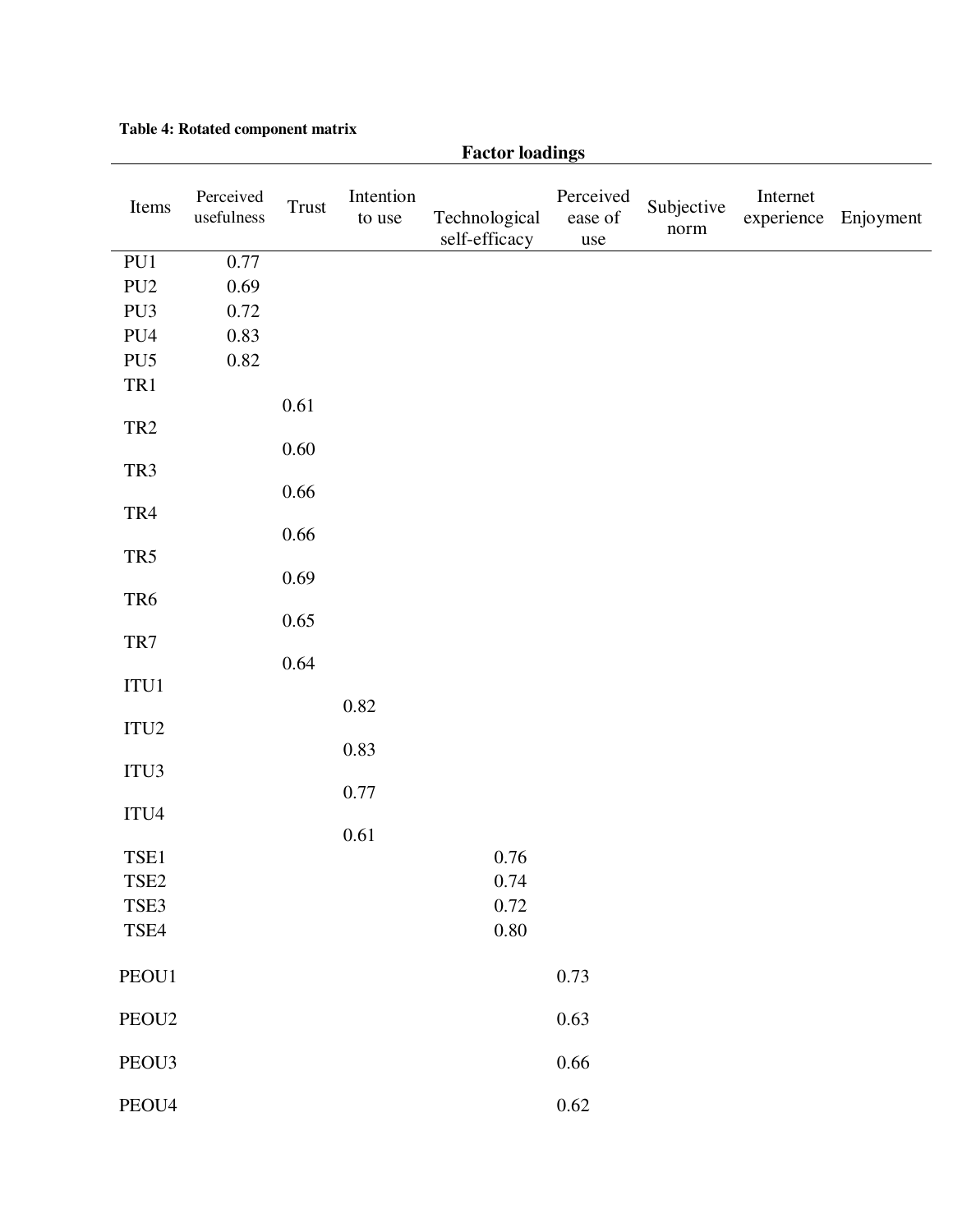| PEOU <sub>5</sub> | 0.71 |
|-------------------|------|
| SN1               | 0.72 |
| SN <sub>2</sub>   | 0.85 |
| SN <sub>3</sub>   | 0.70 |
| IE3               | 0.89 |
| IE4               | 0.87 |
| ENJ1              | 0.64 |
| ENJ2              | 0.75 |
| ENJ3              | 0.72 |

 *Source: Authors estimation* 

## **Table 5: Results of variance explained**

| <b>Items</b>                                    | <b>SN</b><br>$(\%)$ | ENI<br>$(\%)$ | ITU<br>$\mathscr{G}_o$ ) | TR<br>$(\%)$        | IE<br>$\mathscr{G}_{\bm{c}}$ ) | TSE<br>$(\%)$ | PU<br>$\mathscr{D}_{\!\!\mathit{c}}$ | PEOU<br>$(\%)$ |
|-------------------------------------------------|---------------------|---------------|--------------------------|---------------------|--------------------------------|---------------|--------------------------------------|----------------|
| Variance explained by each factor in percentage | 9.865               | 8.63          | 8.095                    | 7.536               | 5.843                          | 5.416         | 4.773                                | 4.415          |
| Cumulative variance explained in percentage     | 9.865               | 18.494        |                          | 26.59 34.126 39.969 |                                | 45.384        | 50.157                               | 54.572         |
| Eigen values                                    |                     | 2.848         | 2.671                    | 2.487               | 1.928                          | .787          |                                      | .457           |

*Note: Extraction method: principal components analysis. Source: Authors' estimation*

| Table-6: Model fit table |      |       |            |                   |            |                         |
|--------------------------|------|-------|------------|-------------------|------------|-------------------------|
| Goodness-of-fit measures | GFI  | AGFI  | NFI        | <b>CFI</b>        | TLI        | RMSEA(PCLOSE)           |
|                          |      |       |            |                   |            |                         |
| Threshold values         | 0.85 | 0.80  | Close to 1 | 0.90 <sub>1</sub> | Close to 1 | $\leq$ 0.05 ( $>$ 0.05) |
| Measuurment model        | 0.93 | 0.918 | 0.85       | 0.99              | 0.98       | 0.012(0.99)             |
| Structural model         | 0.94 | 0.92  | 0.85       | 0.98              | 0.98       | 0.013(0.98)             |

*Notes: Measurment model- 33 items; Structural model- 33 items Source: Authors estimation*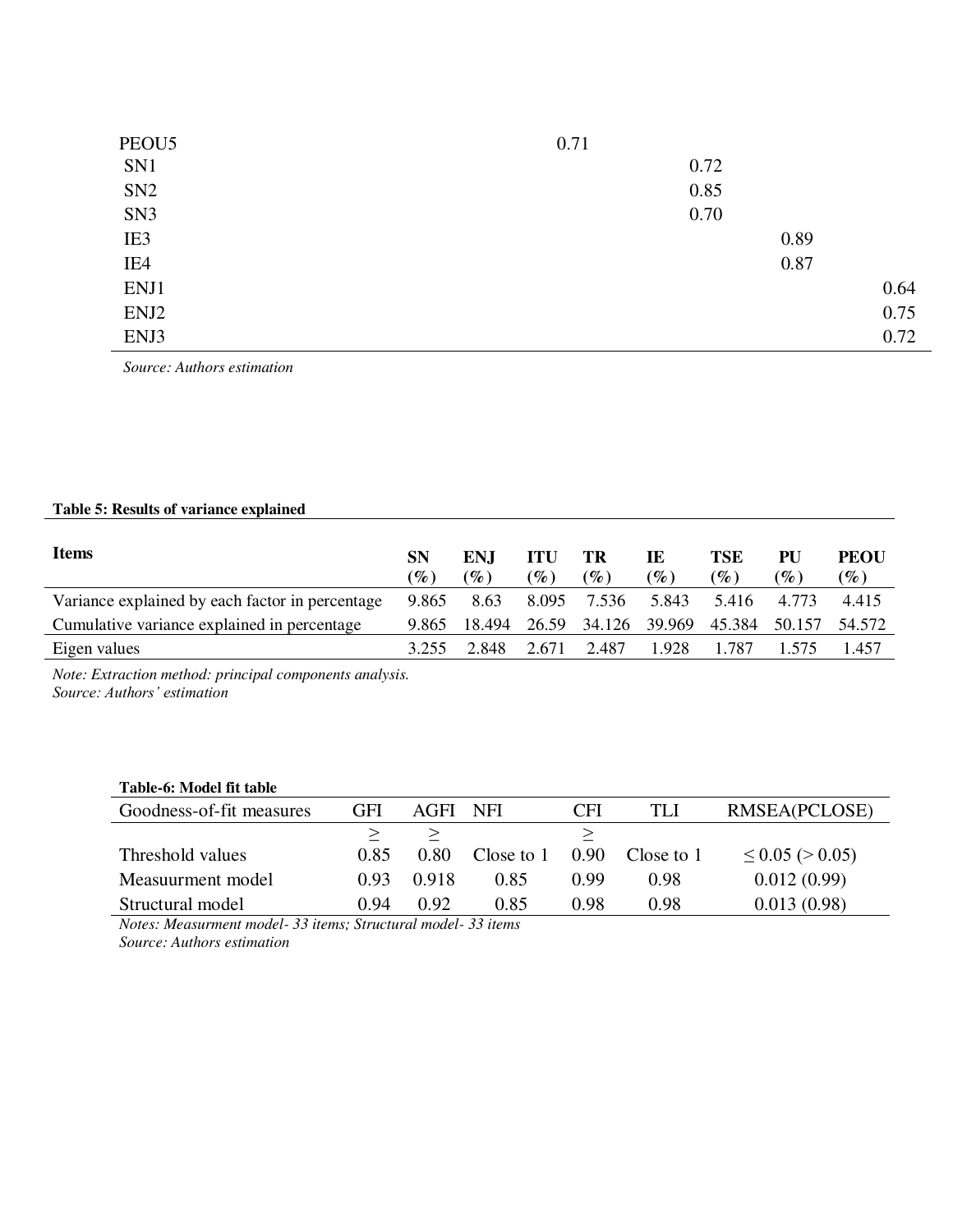| Dependent variable    | <b>R-value</b> | <b>Predictor</b> | <b>Direct</b><br>effect | <b>Indirect</b><br>effect | <b>Total</b><br>effect |
|-----------------------|----------------|------------------|-------------------------|---------------------------|------------------------|
|                       |                | <b>SN</b>        | 0.115                   | 0.113                     | 0.228                  |
|                       |                | TR               |                         | 0.025                     | 0.025                  |
|                       |                | <b>TSE</b>       |                         | $-0.154$                  | $-0.154$               |
| Intention to use      | 0.65           | PU               | $-0.064$                |                           | $-0.064$               |
|                       |                | <b>PEOU</b>      | $-0.226$                | 0.224                     | $-0.002$               |
|                       |                | IE               |                         | 0.064                     | 0.064                  |
|                       |                | <b>ENJ</b>       |                         | 0.155                     | 0.155                  |
|                       |                | SN               | 0.011                   |                           | 0.011                  |
|                       | 0.33           | <b>TR</b>        | 0.092                   | 0.089                     | 0.181                  |
| Perceived usefulness  |                | <b>TSE</b>       | $-0.076$                | $-0.071$                  | $-0.147$               |
|                       |                | <b>PEOU</b>      | $-0.043$                |                           | $-0.043$               |
|                       |                | IE               | $-0.117$                | $-0.101$                  | $-0.218$               |
|                       |                | <b>ENJ</b>       | 0.152                   | 0.149                     | 0.301                  |
|                       |                | <b>TR</b>        | $-0.003$                |                           | $-0.003$               |
|                       |                | <b>TSE</b>       | 0.115                   |                           | 0.115                  |
| Perceived ease of use | 0.24           | IE               | 0.014                   |                           | 0.014                  |
|                       |                | <b>ENJ</b>       | $-0.118$                |                           | $-0.118$               |

#### **Table 7: Standardaised causal effect model**

*Source: Authors estimation*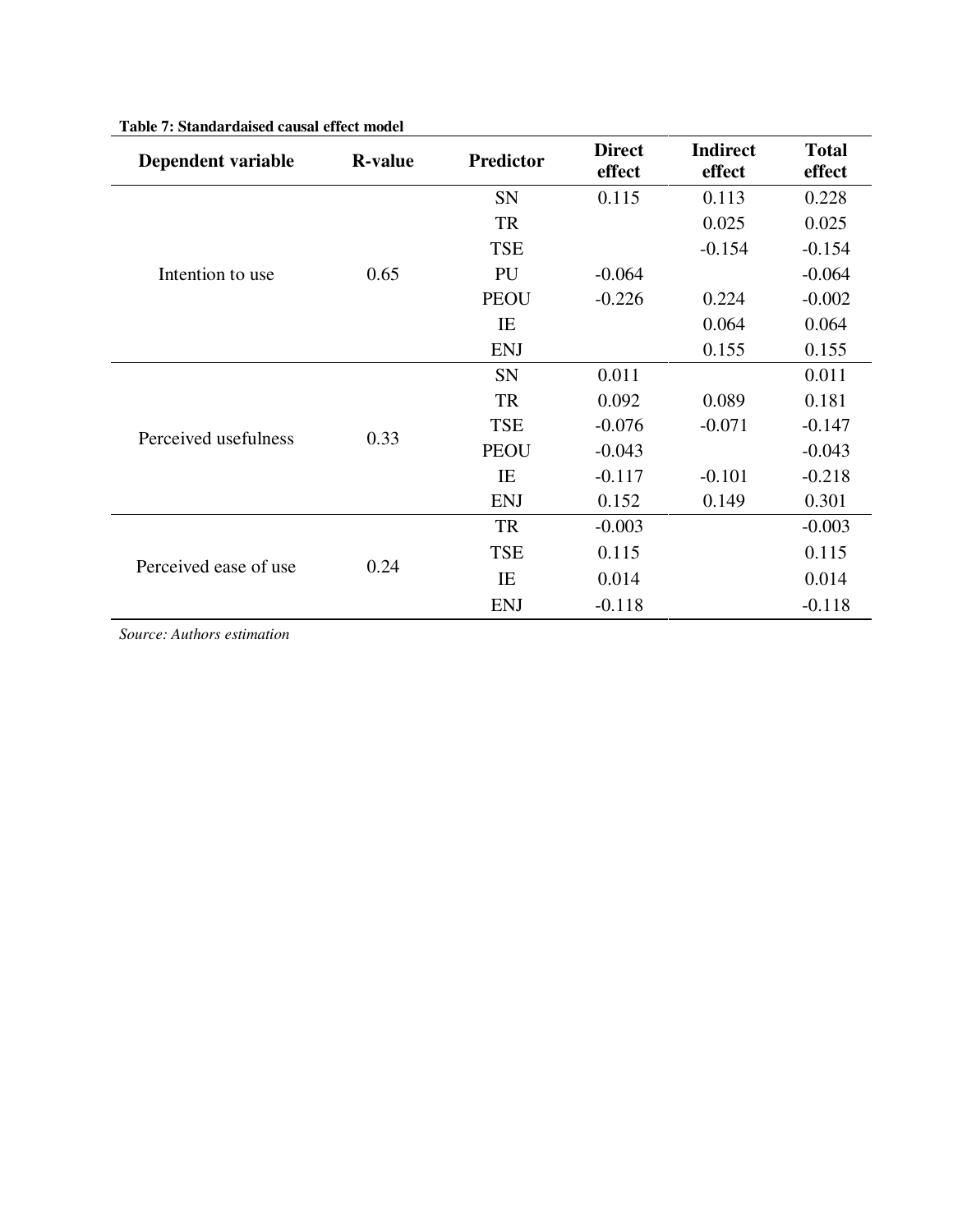| <b>Hypothesis</b> | <b>Regression Path</b> | CR       | <b>Significance</b><br>level | <b>Remarks</b>  |
|-------------------|------------------------|----------|------------------------------|-----------------|
| H1                | $SN \rightarrow TV$    | 2.011    | $**$                         | Significant     |
| H2                | $SN \rightarrow PU$    | 0.030    | 0.969                        | Not significant |
| H <sub>3</sub>    | $TR \rightarrow PU$    | 1.956    | $\ast$                       | Significant     |
| H <sub>4</sub>    | TR --> PEOU            | $-0.016$ | 0.991                        | Not significant |
| H <sub>5</sub>    | $TSE \rightarrow PU$   | 2.063    | $**$                         | Significant     |
| H <sub>6</sub>    | TSE --> PEOU           | 2.267    | $**$                         | Significant     |
| H7                | $IE \rightarrow PU$    | $-0.875$ | 0.856                        | Not significant |
| H <sub>8</sub>    | IE--> PEOU             | $-2.380$ | $**$                         | Significant     |
| H <sup>9</sup>    | $ENJ \rightarrow PU$   | 2.110    | $**$                         | Significant     |
| H10               | <b>ENJ --&gt; PEOU</b> | $-2.855$ | $**$                         | Significant     |
| H11               | $PU \rightarrow ITU$   | 4.018    | ***                          | Significant     |
| H12               | PEOU --> ITU           | $-2.122$ | $**$                         | Significant     |
| H13               | PEOU --> PU            | 0.364    | 0.676                        | Not significant |

**Table-8: Standardized regression weights for the research model** 

Notes: CR = Critical ratio \*\*\*P<0.001, \*\*P<0.05, \*P<0.10 *Source: Authors estimation*